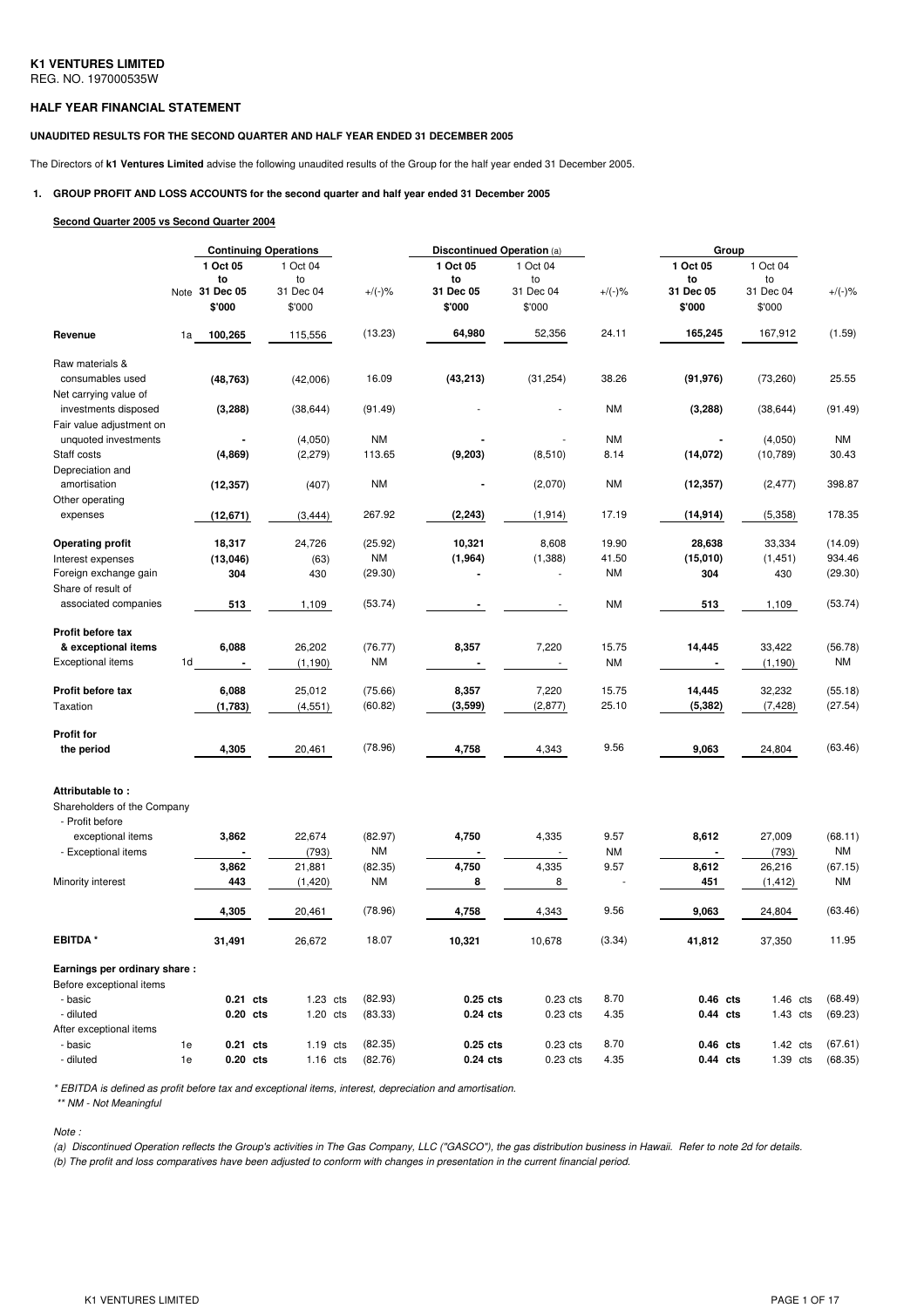### **Half Year 2005 vs Half Year 2004**

|                                                 |                | <b>Continuing Operations</b> |  |                     |                    | <b>Discontinued Operation (a)</b> |                     | Group         |                                    |  |                     |                    |
|-------------------------------------------------|----------------|------------------------------|--|---------------------|--------------------|-----------------------------------|---------------------|---------------|------------------------------------|--|---------------------|--------------------|
|                                                 |                | 1 Jul 05<br>to               |  | 1 Jul 04<br>to      |                    | 1 Jul 05<br>to                    | 1 Jul 04<br>to      |               | 1 Jul 05<br>to                     |  | 1 Jul 04<br>to      |                    |
|                                                 |                | Note 31 Dec 05<br>\$'000     |  | 31 Dec 04<br>\$'000 | $+/(-)\%$          | 31 Dec 05<br>\$'000               | 31 Dec 04<br>\$'000 | $+/(-)$ %     | 31 Dec 05<br>\$'000                |  | 31 Dec 04<br>\$'000 | $+/(-)\%$          |
| Revenue                                         | 1a             | 194,221                      |  | 144,030             | 34.85              | 124,922                           | 103,412             | 20.80         | 319,143                            |  | 247,442             | 28.98              |
| Raw materials &                                 |                |                              |  |                     |                    |                                   |                     |               |                                    |  |                     |                    |
| consumables used                                |                | (102, 573)                   |  | (61, 721)           | 66.19              | (80, 315)                         | (60, 245)           | 33.31         | (182, 888)                         |  | (121, 966)          | 49.95              |
| Net carrying value of                           |                |                              |  |                     |                    |                                   |                     |               |                                    |  |                     |                    |
| investments disposed                            |                | (3, 288)                     |  | (38, 644)           | (91.49)            |                                   |                     | <b>NM</b>     | (3, 288)                           |  | (38, 644)           | (91.49)            |
| Fair value adjustment on                        |                |                              |  |                     | <b>NM</b>          |                                   |                     | <b>NM</b>     |                                    |  |                     | NM                 |
| unquoted investments<br>Staff costs             |                | (9, 593)                     |  | (4,050)<br>(4, 433) | 116.40             | (18, 513)                         | (17, 575)           | 5.34          | (28, 106)                          |  | (4,050)<br>(22,008) | 27.71              |
| Depreciation and                                |                |                              |  |                     |                    |                                   |                     |               |                                    |  |                     |                    |
| amortisation                                    |                | (25, 633)                    |  | (1, 476)            | <b>NM</b>          | (1, 492)                          | (4,207)             | (64.54)       | (27, 125)                          |  | (5,683)             | 377.30             |
| Other operating                                 |                |                              |  |                     |                    |                                   |                     |               |                                    |  |                     |                    |
| expenses                                        |                | (21, 788)                    |  | (7, 510)            | 190.12             | (4, 367)                          | (4, 177)            | 4.55          | (26, 155)                          |  | (11, 687)           | 123.80             |
|                                                 |                |                              |  |                     | 19.66              | 20,235                            |                     | 17.59         | 51,581                             |  |                     | 18.84              |
| <b>Operating profit</b><br>Interest expenses    |                | 31,346<br>(23,780)           |  | 26,196<br>(123)     | <b>NM</b>          | (3,768)                           | 17,208<br>(2,692)   | 39.97         | (27, 548)                          |  | 43,404<br>(2, 815)  | 878.61             |
|                                                 |                |                              |  |                     |                    |                                   |                     |               |                                    |  |                     |                    |
| Foreign exchange                                |                |                              |  |                     |                    |                                   |                     |               |                                    |  |                     |                    |
| gain/(loss)                                     |                | 16                           |  | (816)               | <b>NM</b>          |                                   |                     | <b>NM</b>     | 16                                 |  | (816)               | <b>NM</b>          |
| Share of result of                              |                |                              |  |                     |                    |                                   |                     |               |                                    |  |                     |                    |
| associated companies                            |                | 2,736                        |  | 911                 | 200.33             |                                   |                     | <b>NM</b>     | 2,736                              |  | 911                 | 200.33             |
|                                                 |                |                              |  |                     |                    |                                   |                     |               |                                    |  |                     |                    |
| Profit before tax<br>& exceptional items        |                |                              |  |                     | (60.57)            |                                   |                     | 13.44         |                                    |  |                     |                    |
| Exceptional items                               | 1 <sub>d</sub> | 10,318<br>$\blacksquare$     |  | 26,168<br>(3,283)   | <b>NM</b>          | 16,467                            | 14,516              | <b>NM</b>     | 26,785<br>$\overline{\phantom{a}}$ |  | 40,684<br>(3,283)   | (34.16)<br>NM      |
|                                                 |                |                              |  |                     |                    |                                   |                     |               |                                    |  |                     |                    |
| Profit before tax                               |                | 10,318                       |  | 22,885              | (54.91)            | 16,467                            | 14,516              | 13.44         | 26,785                             |  | 37,401              | (28.38)            |
| Taxation                                        |                | (4,031)                      |  | (3, 384)            | 19.12              | (6, 515)                          | (5,712)             | 14.06         | (10, 546)                          |  | (9,096)             | 15.94              |
|                                                 |                |                              |  |                     |                    |                                   |                     |               |                                    |  |                     |                    |
| <b>Profit for</b>                               |                |                              |  |                     |                    |                                   |                     |               |                                    |  |                     |                    |
| the period                                      |                | 6,287                        |  | 19,501              | (67.76)            | 9,952                             | 8,804               | 13.04         | 16,239                             |  | 28,305              | (42.63)            |
|                                                 |                |                              |  |                     |                    |                                   |                     |               |                                    |  |                     |                    |
| Attributable to:<br>Shareholders of the Company |                |                              |  |                     |                    |                                   |                     |               |                                    |  |                     |                    |
| - Profit before                                 |                |                              |  |                     |                    |                                   |                     |               |                                    |  |                     |                    |
| exceptional items                               |                | 5,308                        |  | 23,331              | (77.25)            | 9,936                             | 8,789               | 13.05         | 15,244                             |  | 32,120              | (52.54)            |
| - Exceptional items                             |                |                              |  | (2, 189)            | NM                 |                                   |                     | <b>NM</b>     |                                    |  | (2, 189)            | <b>NM</b>          |
|                                                 |                | 5,308                        |  | 21,142              | (74.89)            | 9,936                             | 8,789               | 13.05         | 15,244                             |  | 29,931              | (49.07)            |
| Minority interest                               |                | 979                          |  | (1,641)             | <b>NM</b>          | 16                                | 15                  | 6.67          | 995                                |  | (1,626)             | <b>NM</b>          |
|                                                 |                |                              |  |                     | (67.76)            |                                   |                     | 13.04         |                                    |  |                     | (42.63)            |
|                                                 |                | 6,287                        |  | 19,501              |                    | 9,952                             | 8,804               |               | 16,239                             |  | 28,305              |                    |
| <b>EBITDA*</b>                                  |                | 59,731                       |  | 27,767              | 115.12             | 21,727                            | 21,415              | 1.46          | 81,458                             |  | 49,182              | 65.63              |
| Earnings per ordinary share:                    |                |                              |  |                     |                    |                                   |                     |               |                                    |  |                     |                    |
| Before exceptional items                        |                |                              |  |                     |                    |                                   |                     |               |                                    |  |                     |                    |
| - basic                                         |                | 0.28 cts<br>0.27 cts         |  | $1.26$ cts          | (77.78)<br>(78.05) | $0.53$ cts                        | $0.48$ cts          | 10.42<br>6.38 | 0.81 cts                           |  | $1.74$ cts          | (53.45)<br>(54.71) |
| - diluted<br>After exceptional items            |                |                              |  | $1.23$ cts          |                    | 0.50 cts                          | 0.47 cts            |               | 0.77 cts                           |  | 1.70 cts            |                    |
| - basic                                         | 1e             | 0.28 cts                     |  | $1.15$ cts          | (75.65)            | $0.53$ cts                        | 0.47 cts            | 12.77         | 0.81 cts                           |  | $1.62$ cts          | (50.00)            |
| - diluted                                       | 1e             | 0.27 cts                     |  | $1.12$ cts          | (75.89)            | $0.50$ cts                        | 0.47 cts            | 6.38          | 0.77 cts                           |  | $1.59$ cts          | (51.57)            |
|                                                 |                |                              |  |                     |                    |                                   |                     |               |                                    |  |                     |                    |

*\* EBITDA is defined as profit before tax and exceptional items, interest, depreciation and amortisation.*

*\*\* NM - Not Meaningful*

#### *Note :*

(b) The profit and loss comparatives have been adjusted to conform with changes in presentation in the current financial period. (a) Discontinued Operation reflects the Group's activities in The Gas Company, LLC ("GASCO"), the gas distribution business in Hawaii. Refer to note 2d for details.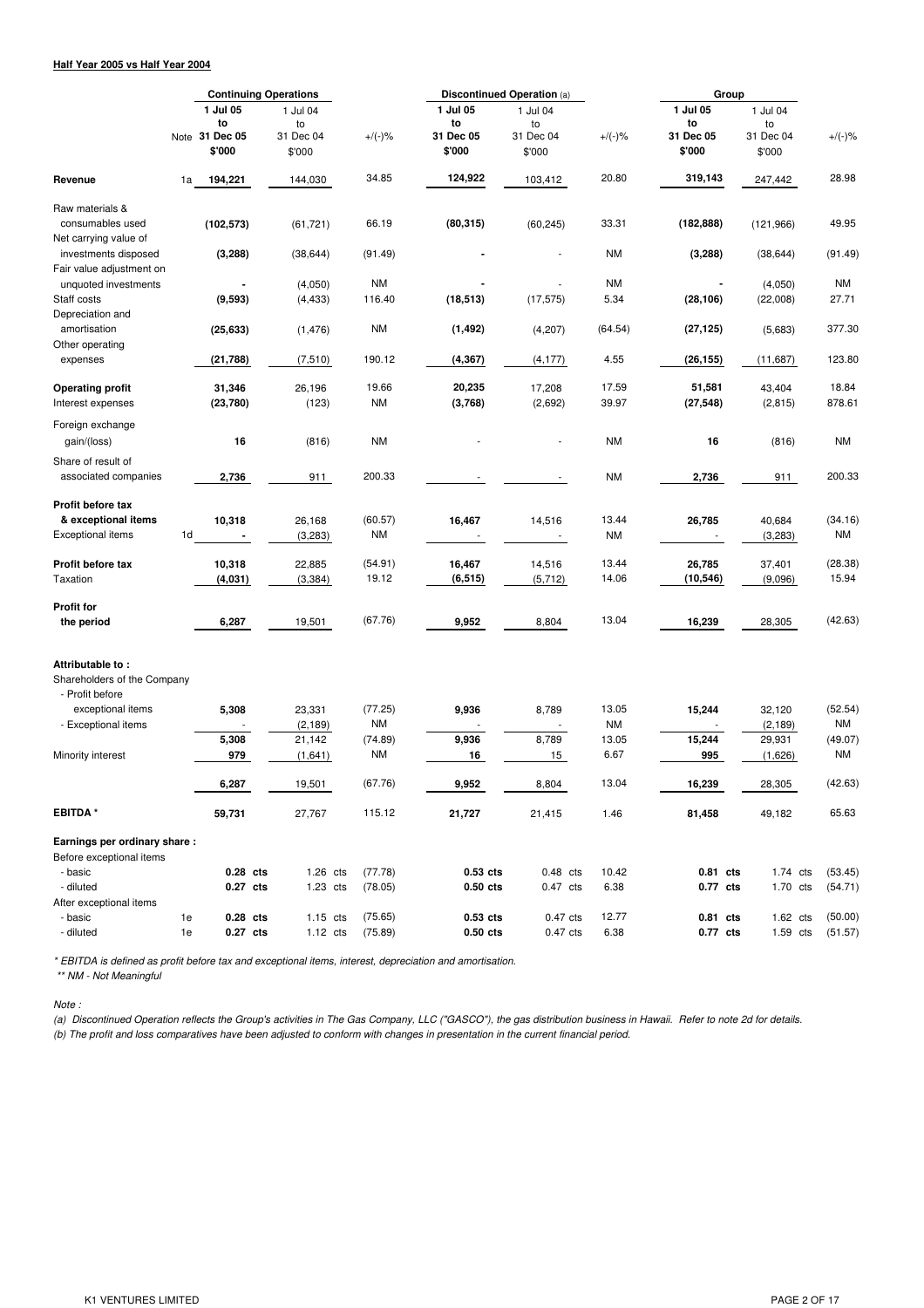### **Notes to Group Profit and Loss Accounts**

1a. Breakdown of revenue

|                                         | <b>Second Quarter</b>       |                             |           | <b>Half Year</b>            |                             |           |
|-----------------------------------------|-----------------------------|-----------------------------|-----------|-----------------------------|-----------------------------|-----------|
|                                         | 1 Oct 05<br>to<br>31 Dec 05 | 1 Oct 04<br>to<br>31 Dec 04 |           | 1 Jul 05<br>to<br>31 Dec 05 | 1 Jul 04<br>to<br>31 Dec 04 |           |
|                                         | \$'000                      | \$'000                      | $+/(-)$ % | \$'000                      | \$'000                      | $+/(-)$ % |
| <b>Continuing operations</b>            |                             |                             |           |                             |                             |           |
| Revenue from retail gasoline operations | 54,112                      | 47,002                      | 15.13     | 112,560                     | 61,846                      | 82.00     |
| Revenue from transportation leasing     | 36,703                      |                             | <b>NM</b> | 69,485                      |                             | <b>NM</b> |
| Revenue from crude oil                  |                             | ٠                           | <b>NM</b> |                             | 10,959                      | NM        |
| Proceeds from sale of investments       | 6,440                       | 66,460                      | (90.31)   | 6,440                       | 66,460                      | (90.31)   |
| Investment income                       | 1,064                       | 1,483                       | (28.25)   | 2,034                       | 2,993                       | (32.04)   |
| Interest income from:                   |                             |                             |           |                             |                             |           |
| Related parties                         | 72                          | 19                          | 278.95    | 162                         | 108                         | 50.00     |
| <b>Others</b>                           | 142                         | 592                         | (76.01)   | 310                         | 1,664                       | (81.37)   |
| Rental Income                           | 672                         | ٠                           | <b>NM</b> | 1,325                       | $\blacksquare$              | <b>NM</b> |
| Others                                  | 1,060                       |                             | <b>NM</b> | 1,905                       |                             | <b>NM</b> |
|                                         | 100,265                     | 115,556                     | (13.23)   | 194,221                     | 144,030                     | 34.85     |
| <b>Discontinued operation</b>           |                             |                             |           |                             |                             |           |
| Revenue from utility supply             | 64,977                      | 52,354                      | 24.11     | 124,917                     | 103,410                     | 20.80     |
| Interest income                         | 3                           | 2                           | 50.00     | 5                           | 2                           | 150.00    |
|                                         | 165,245                     | 167,912                     | (1.59)    | 319,143                     | 247,442                     | 28.98     |

1b. Pre-tax profit of the Group is arrived at after crediting/(charging) the following :

|                                    | <b>Second Quarter</b> |                     |           | <b>Half Year</b>    |                          |           |
|------------------------------------|-----------------------|---------------------|-----------|---------------------|--------------------------|-----------|
|                                    | 1 Oct 05<br>to        | 1 Oct 04<br>to      |           | 1 Jul 05<br>to      | 1 Jul 04<br>to           |           |
|                                    | 31 Dec 05<br>\$'000   | 31 Dec 04<br>\$'000 | $+/(-)$ % | 31 Dec 05<br>\$'000 | 31 Dec 04<br>\$'000      | $+/(-)$ % |
| <b>Continuing operations</b>       |                       |                     |           |                     |                          |           |
| Profit on disposal of fixed assets | 113                   | 76                  | 48.68     | 250                 | 76                       | 228.95    |
| Profit on sale of investments      | 3,152                 | 19,934              | (84.19)   | 3,152               | 19,934                   | (84.19)   |
| Profit on disposal of subsidiary   |                       | 7,883               | <b>NM</b> |                     | 7,883                    | <b>NM</b> |
| Fair value gain - Derivatives      | 1,412                 | ٠                   | <b>NM</b> | 2,486               | $\overline{\phantom{a}}$ | <b>NM</b> |
| <b>Discontinued operation</b>      |                       |                     |           |                     |                          |           |
| Provision/(write-back):            |                       |                     |           |                     |                          |           |
| stocks                             | (37)                  | ٠                   | <b>NM</b> | (77)                | $\overline{\phantom{a}}$ | <b>NM</b> |
| doubtful debts                     | 167                   | (71)                | <b>NM</b> | 160                 | (150)                    | <b>NM</b> |

1c. There was no adjustment for under or over provision of tax in respect of prior years.

## 1d. Exceptional items for the period comprised :

|                                                                                    | <b>Second Quarter</b>                 |                                       | <b>Half Year</b>                      |                                     |
|------------------------------------------------------------------------------------|---------------------------------------|---------------------------------------|---------------------------------------|-------------------------------------|
|                                                                                    | 1 Oct 05<br>to<br>31 Dec 05<br>\$'000 | 1 Oct 04<br>to<br>31 Dec 04<br>\$'000 | 1 Jul 05<br>to<br>31 Dec 05<br>\$'000 | Jul 04<br>to<br>31 Dec 04<br>\$'000 |
| Uninsured expenses associated with repairs for<br>damages caused by Hurricane Ivan | ۰                                     | (1, 190)                              | $\blacksquare$                        | (3,283)                             |
| Minority share of exceptional items                                                |                                       | 397                                   |                                       | 1,094                               |
| Net exceptional items                                                              |                                       | (793)                                 | $\overline{\phantom{0}}$              | (2, 189)                            |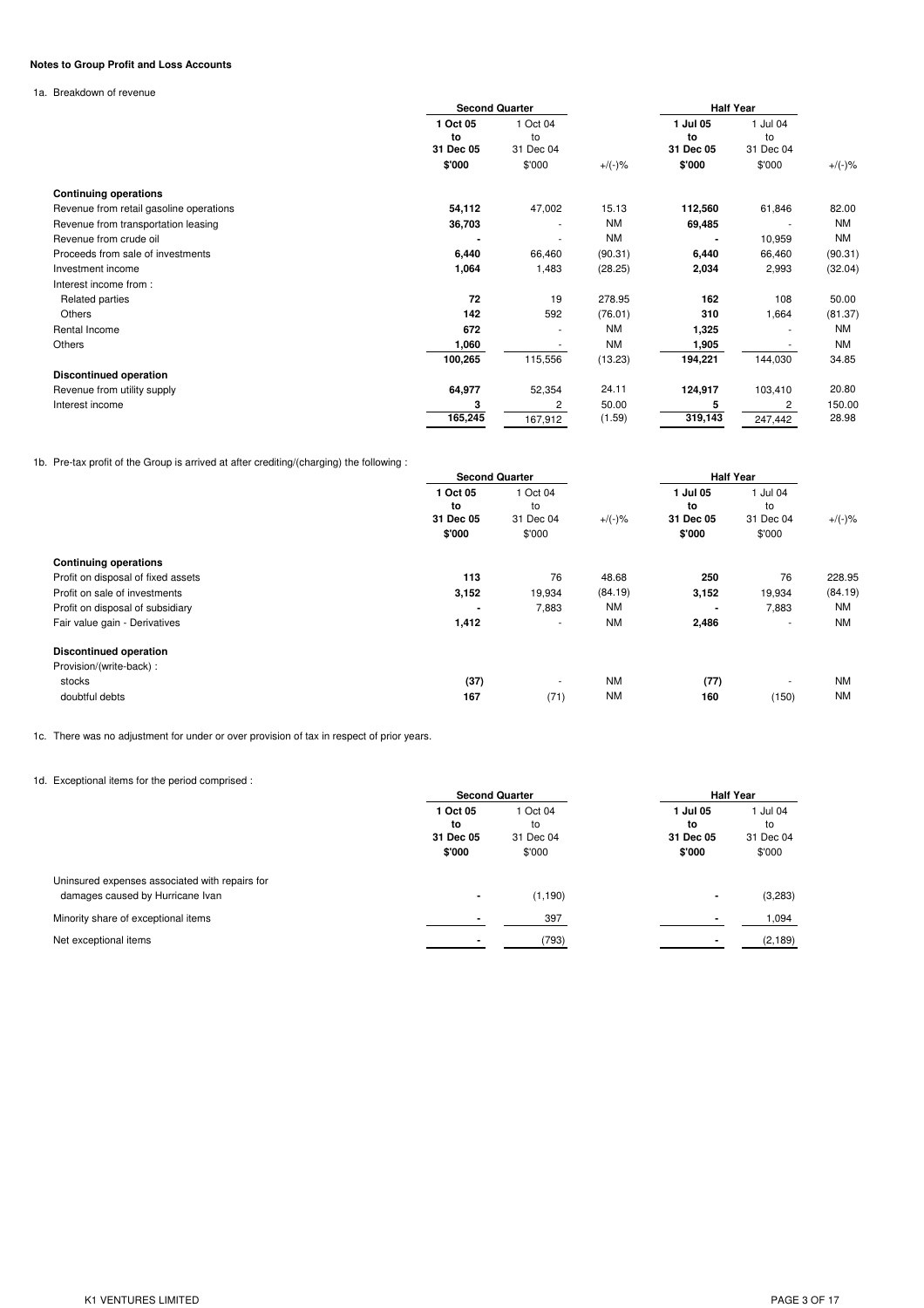## 1e. Earnings per ordinary share

|                                                                                                                                                               |                             |                             | GROUP           |                             |                             |                 |
|---------------------------------------------------------------------------------------------------------------------------------------------------------------|-----------------------------|-----------------------------|-----------------|-----------------------------|-----------------------------|-----------------|
|                                                                                                                                                               |                             | <b>Second Quarter</b>       |                 |                             | <b>Half Year</b>            |                 |
|                                                                                                                                                               | 1 Oct 05<br>to<br>31 Dec 05 | 1 Oct 04<br>to<br>31 Dec 04 | $+/(-) \%$      | 1 Jul 05<br>to<br>31 Dec 05 | 1 Jul 04<br>to<br>31 Dec 04 | $+/(-)$ %       |
| From continuing and discontinued operations<br>Earnings per Ordinary Share of the Group for the period<br>based on net profit attributable to shareholders :- |                             |                             |                 |                             |                             |                 |
| (i) Based on the weighted average number of shares<br>- Weighted average number of shares('000)                                                               | $0.46$ cts<br>1,888,488     | $1.42$ cts<br>1,851,571     | (67.61)<br>1.99 | 0.81 cts<br>1,888,488       | $1.62$ cts<br>1,851,571     | (50.00)<br>1.99 |
| (ii) On a fully diluted basis<br>- Adjusted weighted average number of shares ('000)                                                                          | 0.44 cts<br>1,967,650       | 1.39 cts<br>1.884.947       | (68.35)<br>4.39 | 0.77 cts<br>1,967,650       | 1.59 cts<br>1,884,947       | (51.57)<br>4.39 |
| From continuing operations<br>Earnings per Ordinary Share of the Group for the period<br>based on net profit attributable to shareholders :-                  |                             |                             |                 |                             |                             |                 |
| (i) Based on the weighted average number of shares<br>- Weighted average number of shares('000)                                                               | 0.21 cts<br>1,888,488       | $1.19$ cts<br>1,851,571     | (82.35)<br>1.99 | 0.28 cts<br>1,888,488       | $1.15$ cts<br>1,851,571     | (75.65)<br>1.99 |
| (ii) On a fully diluted basis<br>- Adjusted weighted average number of shares ('000)                                                                          | 0.20 cts<br>1,967,650       | $1.16$ cts<br>1,884,947     | (82.76)<br>4.39 | 0.27 cts<br>1,967,650       | $1.12$ cts<br>1,884,947     | (75.89)<br>4.39 |

1f. There was no extraordinary item during the period.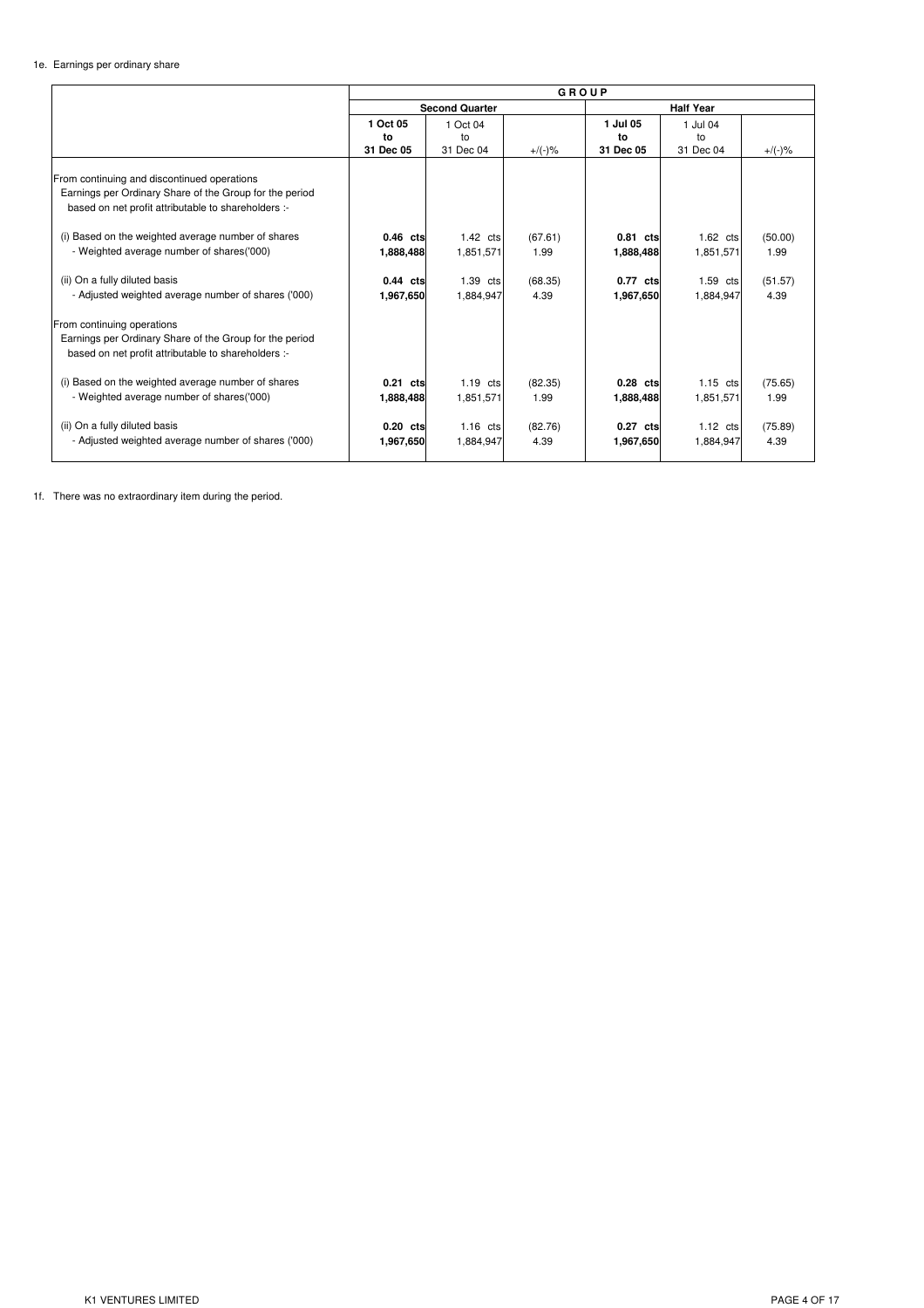### **2. BALANCE SHEETS as at 31 December 2005**

|                                      | <b>GROUP</b> |           | <b>COMPANY</b> |           |
|--------------------------------------|--------------|-----------|----------------|-----------|
|                                      | As at        | As at     | As at          | As at     |
|                                      | 31 Dec 05    | 30 Jun 05 | 31 Dec 05      | 30 Jun 05 |
|                                      | \$'000       | \$'000    | \$'000         | \$'000    |
| Share capital                        | 188,951      | 187,741   | 188,951        | 187,741   |
| <b>Reserves</b>                      | 441,278      | 406,792   | 271,855        | 271,694   |
| Share capital & reserves             | 630,229      | 594,533   | 460,806        | 459,435   |
| <b>Minority interests</b>            | 46,436       | 151       |                |           |
| Capital employed                     | 676,665      | 594,684   | 460,806        | 459,435   |
| Represented by:                      |              |           |                |           |
| <b>Fixed assets</b>                  | 605,318      | 244,450   | 283            | 335       |
| <b>Subsidiaries</b>                  |              |           | 303,826        | 155,283   |
| <b>Associated companies</b>          | 79,092       |           |                |           |
| Available-for-sale investments       | 331,093      | 261,549   | 52,065         | 57,693    |
| Intangibles                          | 254,357      | 17,338    |                |           |
| Other assets                         | 13,971       | 6,433     |                |           |
|                                      | 1,283,831    | 529,770   | 356,174        | 213,311   |
| <b>Current assets</b>                |              |           |                |           |
| <b>Stocks</b>                        | 15,162       | 15,632    |                |           |
| Due from subsidiaries                |              |           | 112,385        | 113,967   |
| <b>Debtors</b>                       | 52,913       | 37,720    | 75             | 1,856     |
| Cash and cash equivalents            | 32,340       | 201,046   | 21,759         | 143,751   |
|                                      | 100,415      | 254,398   | 134,219        | 259,574   |
| Assets classified as held for sale * | 267,230      |           |                |           |
|                                      | 367,645      | 254,398   | 134,219        | 259,574   |
| <b>Current liabilities</b>           |              |           |                |           |
| Creditors                            | 29,083       | 31,673    | 1,067          | 1,122     |
| Due to subsidiaries                  |              |           | 9,612          | 10,051    |
| Amount owing to shareholders         | 16,631       |           | 16,631         |           |
| Amount owing to minority             |              |           |                |           |
| shareholders of subsidiary           | 25,049       |           |                |           |
| Term loans                           | 3,908        |           |                |           |
| Provision for taxation               | 12,135       | 2,258     | 2,055          | 2,055     |
|                                      | 86,806       | 33,931    | 29,365         | 13,228    |
| Liabilities directly associated with |              |           |                |           |
| assets classified as held for sale * | 165,381      |           |                |           |
|                                      | 252,187      | 33,931    | 29,365         | 13,228    |
| <b>Net current assets</b>            | 115,458      | 220,467   | 104,854        | 246,346   |
| <b>Non-current liabilities</b>       |              |           |                |           |
| Term loans                           | 556,378      | 122,363   |                |           |
| Deferred liabilities                 | 724          | 6,090     |                |           |
| Deferred taxation                    | 165,522      | 27,100    | 222            | 222       |
|                                      | 722,624      | 155,553   | 222            | 222       |
| <b>Net assets</b>                    | 676,665      | 594,684   | 460,806        | 459,435   |

*Note :*

\* The assets and liabilities of GASCO have been presented separately as held for sale in the balance sheet in accordance with the accounting standards. Refer to note 2d for details. The comparative balance sheet has not been restated to reflect the assets and liabilities classified as held for sale as the presentation *requirements under FRS 105 do not apply retrospectively.*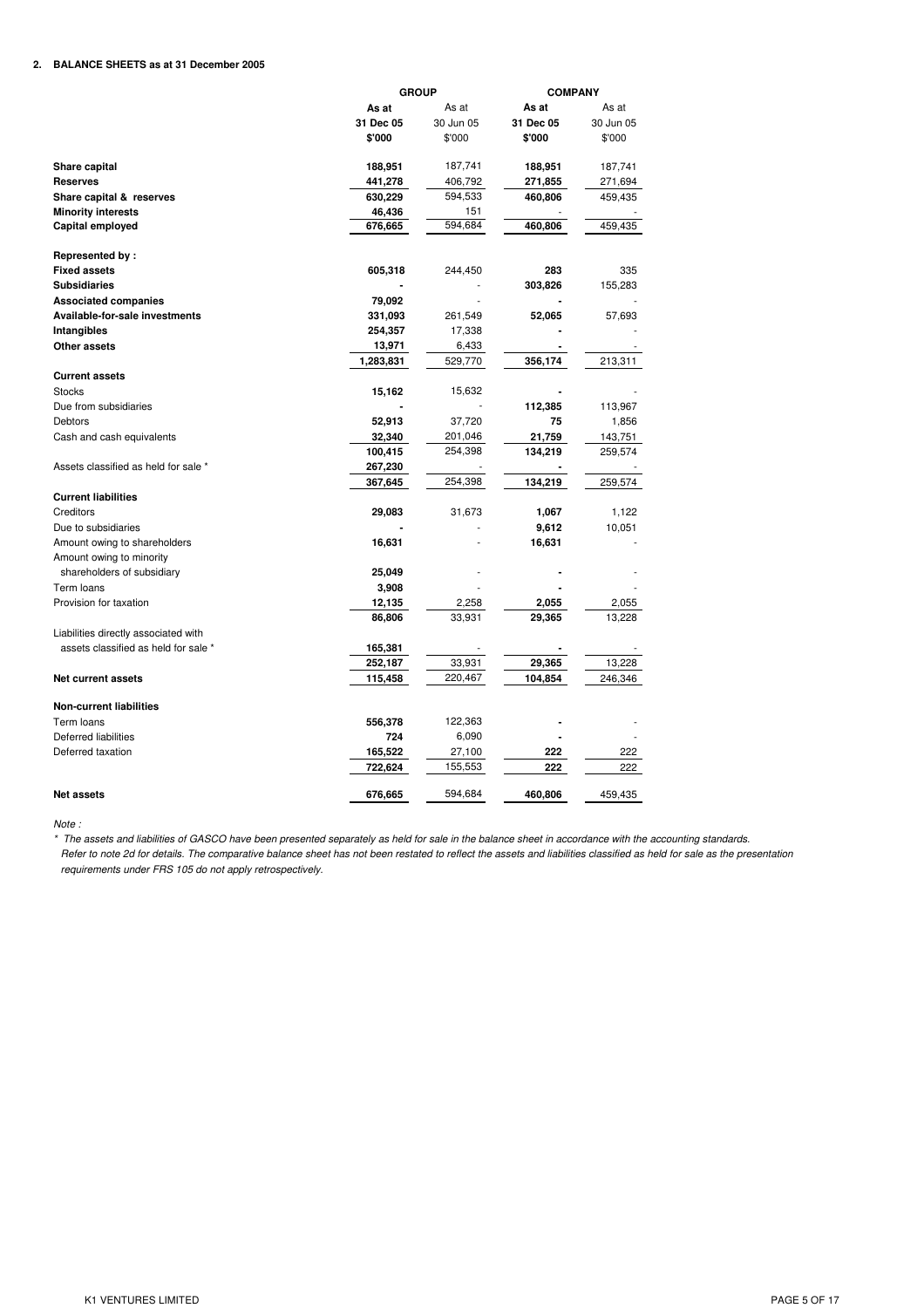#### **Notes to Balance Sheets**

#### 2a. Group's borrowings and debt securities

(i) Amount repayable in one year or less, or on demand

| As at 31 Dec 05 |                  | As at 30 Jun 05 |           |  |
|-----------------|------------------|-----------------|-----------|--|
| Secured         | <b>Unsecured</b> | Secured         | Unsecured |  |
| \$'000          | \$'000           | \$'000          | \$'000    |  |
| 3,908           | ۰                | ۰               |           |  |

(ii) Amount repayable after one year

| As at 31 Dec 05 |                  | As at 30 Jun 05 |           |  |  |
|-----------------|------------------|-----------------|-----------|--|--|
| Secured         | <b>Unsecured</b> | Secured         | Unsecured |  |  |
| \$'000          | \$'000           | \$'000          | \$'000    |  |  |
| 556,378         | ۰                | 122,363         | ۰         |  |  |

#### (iii) Details of any collateral

The term loans as at 31 December 2005 pertained to debt financing taken up by Helm and are pledged against the assets of Helm. The net book value of the fixed assets and other assets pledged to financial institutions amounted to \$967 million.

The term loans as at 30 June 2005 related to GASCO, and were secured by a pledge of all the equity interest of a subsidiary and receipts and a letter of credit issued through the subsidiary's credit facility arrangement.

The net book value of shares in a subsidiary pledged amounted to \$291,875,000 (30 June 2005: \$279,124,000). The term loans pertained to the discontinued operation of GASCO and are included in the liabilities directly associated with assets classified as held for sale as at 31 December 2005.

#### 2b. Net asset value

|                                                  | <b>GROUP</b>       |                    |           | <b>COMPANY</b>     |                    |           |  |
|--------------------------------------------------|--------------------|--------------------|-----------|--------------------|--------------------|-----------|--|
|                                                  | As at<br>31 Dec 05 | As at<br>30 Jun 05 | $+/(-)$ % | As at<br>31 Dec 05 | As at<br>30 Jun 05 | $+/(-)$ % |  |
| Net asset value<br>per Ordinary Share #          | \$0.33             | \$0.32             | 3.13      | \$0.24             | \$0.25             | (4.00)    |  |
| Net tangible asset value<br>per Ordinary Share # | \$0.20             | \$0.31             | (35.48)   | \$0.24             | \$0.25             | (4.00)    |  |

# Based on issued share capital of 1,889,512,503 ordinary shares as at the end of the financial period (June 2005 : 1,877,412,503).

#### 2c. Balance Sheet review

Group shareholders' funds increased from \$594.5 million as at 30 June 2005 to \$630.2 million as at 31 December 2005. Of this increase, \$26.1 million was attributed to the adoption of the new accounting standard, FRS 39 – Financial Instruments: Recognition and Measurement, from 1 July 2005 as disclosed in paragraph 8 below.

Shareholders' funds were also positively impacted by increases in profit attributable to shareholders and the issuance of shares arising from the exercise of share options partially offset by the decrease in translation reserves.

Following the acquisition of Helm on 8 July 2005, Group total assets more than doubled from \$784.2 million as at 30 June 2005 to \$1.65 billion as at 31 December 2005.

Total current assets increased by \$113.2 million to \$367.6 million due to the inclusion of the total assets of GASCO in the amount of \$267.2 million being accounted as assets held for sale (GASCO Reclassification). The increase was offset by the reduction in cash and cash equivalents due to the acquisition of Helm.

Non-current assets increased by \$754.1 million to \$1.28 billion mainly due to increases in fixed assets, investment in associated companies, available-for-sale investments and intangibles contributed by Helm partially offset by the GASCO Reclassification. Intangibles of \$254.4 million as at 31 December 2005 comprised mainly goodwill and other intangible assets arising from the acquisition of Helm.

Current liabilities increased by \$218.3 million from \$33.9 million as at 30 June 2005 to \$252.2 million as at 31 December 2005. The increase resulted principally from classifying \$120.7 million of GASCO term loans and other non-current liabilities to current liabilities, as well as \$25.0 million owing to minority shareholders of Helm and \$16.6 million in shareholders' loans used to fund the acquisition of Helm.

Non-current liabilities increased by \$567.1 million from \$155.6 million as at 30 June 2005 to \$722.6 million as at December 2005 as a result of the acquisition of Helm. Non-current liabilities would have been \$136 million higher had the GASCO term loans and other non-current liabilities not been reflected as current liabilities in accordance with accounting standards for Discontinued Operations.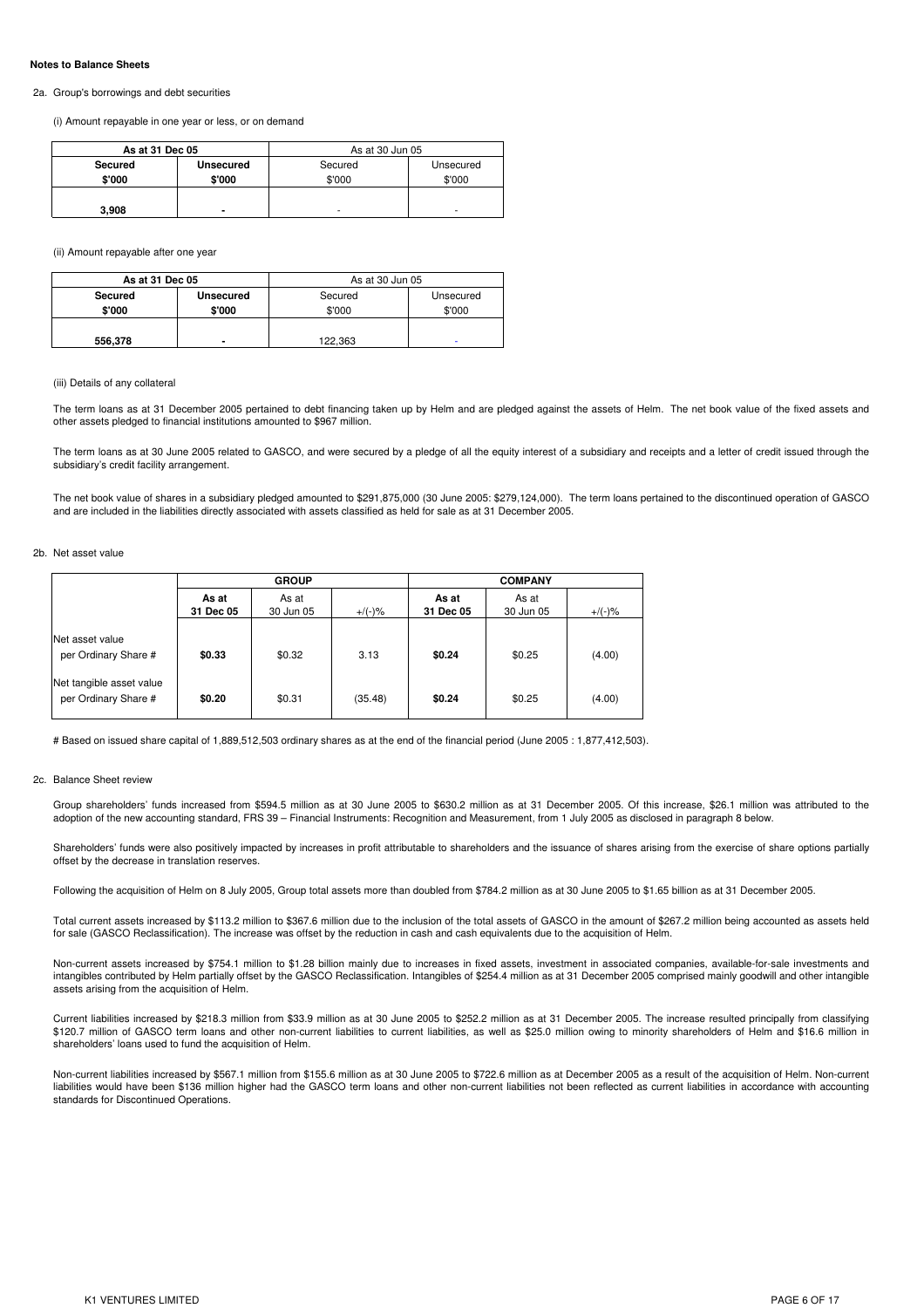#### 2d. Assets held for sale and discontinued operation

Discontinued Operation reflects the Group's activities in The Gas Company, LLC ("GASCO"), the gas distribution business in Hawaii.

On 19 August 2005, the Company announced that it had entered into a purchase agreement for the sale of GASCO for a total cash consideration of \$401 million (US\$238 million), subject to certain adjustments at completion.

The transaction, which is subject to certain regulatory approvals and other approvals, is in the ordinary course of the Company's business and is expected to be completed by June 2006.

The assets and liabilities of GASCO, which contributed to the Energy segment of the Group, have been presented separately as held for sale from other assets and liabilities in the balance sheet in accordance with the accounting standards following the announcement by the Company to sell its ownership interest in GASCO.

### i. Profit for the period from Discontinued Operation

An analysis of the result of the discontinued operation is as follows :

|                       | <b>Second Quarter</b> |           | <b>Half Year</b> |           |
|-----------------------|-----------------------|-----------|------------------|-----------|
|                       | 1 Oct 05              | 1 Oct 04  | 1 Jul 05         | Jul 04    |
|                       | to                    | to        | to               | to        |
|                       | 31 Dec 05             | 31 Dec 04 | 31 Dec 05        | 31 Dec 04 |
|                       | \$'000                | \$'000    | \$'000           | \$'000    |
| Revenue               | 64.980                | 52,356    | 124,922          | 103,412   |
| Expenses              | (54, 659)             | (43, 748) | (104, 687)       | (86, 204) |
| Operating profit      | 10,321                | 8,608     | 20,235           | 17,208    |
| Interest expenses     | (1,964)               | (1, 388)  | (3,768)          | (2,692)   |
| Profit before tax     | 8,357                 | 7,220     | 16,467           | 14,516    |
| Taxation              | (3,599)               | (2, 877)  | (6, 515)         | (5, 712)  |
| Profit for the period | 4,758                 | 4,343     | 9,952            | 8,804     |

### ii. The impact of the Discontinued Operation on the cashflows of the Group is as follows :

|                                                             | <b>Second Quarter</b>                 |                                       | <b>Half Year</b>                      |                                       |  |
|-------------------------------------------------------------|---------------------------------------|---------------------------------------|---------------------------------------|---------------------------------------|--|
|                                                             | 1 Oct 05<br>to<br>31 Dec 05<br>\$'000 | 1 Oct 04<br>to<br>31 Dec 04<br>\$'000 | 1 Jul 05<br>to<br>31 Dec 05<br>\$'000 | 1 Jul 04<br>to<br>31 Dec 04<br>\$'000 |  |
| Operating cashflows                                         | 4,703                                 |                                       | 9,507                                 | ۰                                     |  |
| Investing cashflows<br>Financing cashflows<br>Net cashflows | (3, 422)<br>(416)<br>865              |                                       | (5, 811)<br>(18, 182)<br>(14, 486)    |                                       |  |
|                                                             |                                       |                                       |                                       |                                       |  |

#### iii. Assets classified as held for sale is as follows :

| Disposal group held for sale: |         |   |
|-------------------------------|---------|---|
| Fixed assets                  | 202,482 |   |
| Other assets                  | 4.111   | ٠ |
| <b>Stocks</b>                 | 11.844  | ۰ |
| <b>Debtors</b>                | 33,119  | ٠ |
| Cash and cash equivalents     | 15.674  | ۰ |
|                               | 267,230 | ٠ |

#### Liabilities directly associated with

non-current assets classified as held for sale :

| Creditors              | 22.242  | ٠ |
|------------------------|---------|---|
| Provision for taxation | 7.146   | ٠ |
| Term loans             | 120,722 | ٠ |
| Deferred liabilities   | 6.251   | ٠ |
| Deferred taxation      | 9.020   | ٠ |
|                        | 165,381 | ٠ |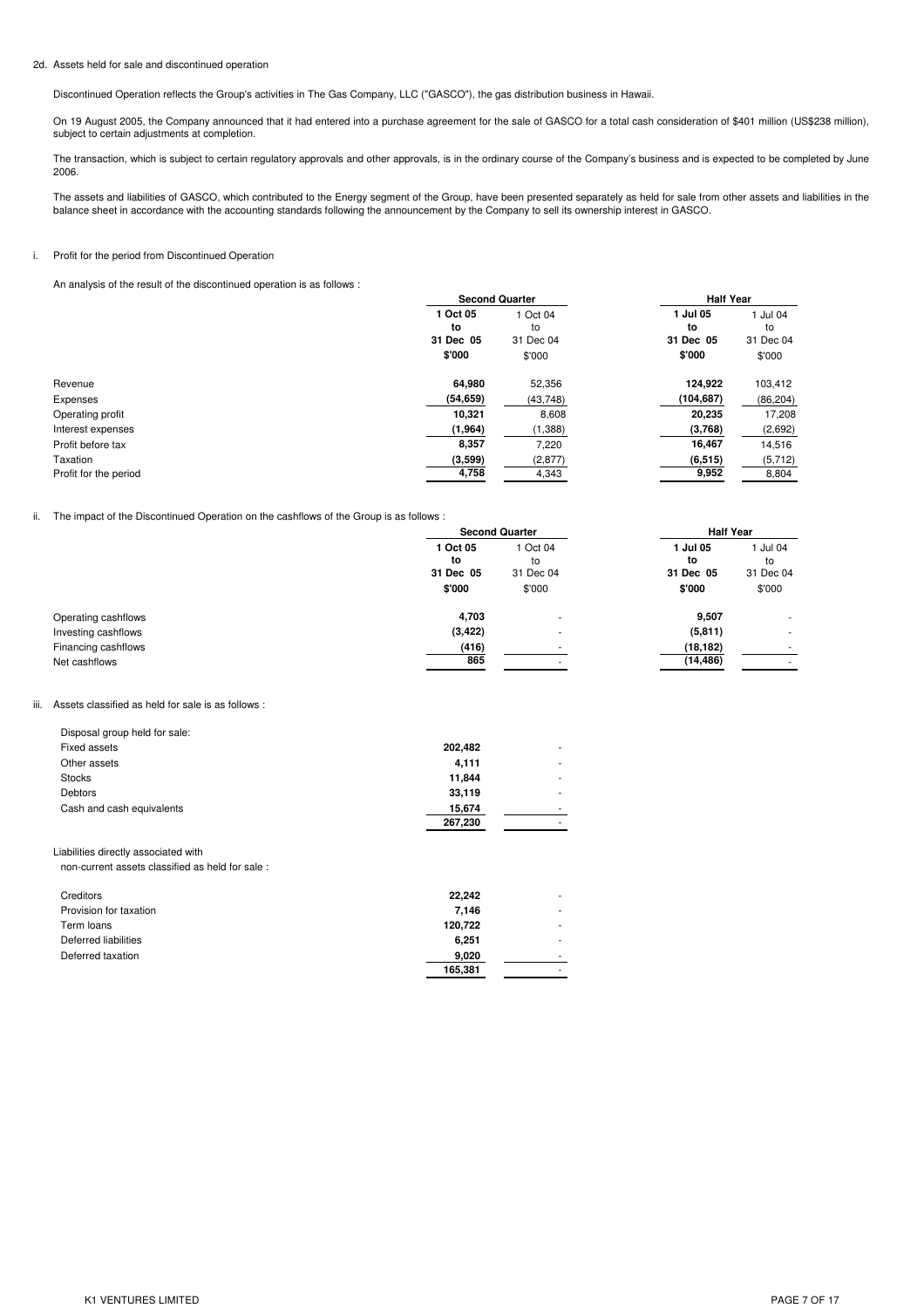## **3. CONSOLIDATED CASH FLOW STATEMENTS for the second quarter and half year ended 31 December 2005**

| 1 Oct 05<br>1 Jul 05<br>1 Jul 04<br>1 Oct 04<br>to<br>to<br>to<br>to<br>31 Dec 05<br>31 Dec 04<br>31 Dec 05<br>31 Dec 04<br>Note<br>\$'000<br>\$'000<br>\$'000<br>\$'000<br><b>CASH FLOWS FROM OPERATING ACTIVITIES</b><br>Operating profit<br>28,638<br>33,334<br>51,581<br>43,404<br>Adjustments:<br>12,357<br>2,477<br>27,125<br>5,683<br>Depreciation and amortisation<br>Investment income<br>(854)<br>(1,284)<br>(1,614)<br>(2, 475)<br>Amortisation of interest<br>(42)<br>(158)<br>Gain on disposal of subsidiary<br>(7,883)<br>(7,883)<br>Profit on disposal of fixed assets<br>(113)<br>(250)<br>(76)<br>(76)<br>1,218<br>1,218<br>Fixed asset written off<br>Profit on sale of investments<br>(3, 152)<br>(3, 152)<br>(19, 934)<br>(19, 934)<br>Fair value adjustments on unquoted investments<br>4,050<br>4,050<br>38,094<br>10,642<br>74,908<br>Cash flow from operations before changes in working capital<br>22,611<br>Working capital changes:<br><b>Stocks</b><br>(5,277)<br>1,425<br>(7, 313)<br>244<br>Debtors<br>1,731<br>2,895<br>6,702<br>8,998<br>Creditors<br>4,963<br>1,308<br>(34)<br>(2,662)<br>Translation of foreign subsidiaries and others<br>(2, 426)<br>(3,086)<br>(2,734)<br>(3, 495)<br>Cash from operations<br>37,085<br>12,194<br>68,549<br>29,666<br>Interest paid<br>(14, 394)<br>(1, 361)<br>(20, 619)<br>(2,667)<br>Income taxes paid<br>(3,719)<br>(2,323)<br>(2,932)<br>(3,976)<br>Net cash from operating activities<br>18,972<br>8,510<br>43,954<br>24,067<br><b>CASH FLOWS FROM INVESTING ACTIVITIES</b><br>3a<br>(726, 529)<br>(68, 048)<br>Acquisition of subsidiaries<br>Disposal of subsidiary<br>(2,574)<br>(2,574)<br>(16, 689)<br>(56, 234)<br>Purchase of fixed assets<br>(2,710)<br>(5,211)<br>4,447<br>Proceeds from disposal of fixed assets<br>192<br>5,840<br>192<br>Net proceeds from disposal and capital distribution of investments<br>64,599<br>9,567<br>66,746<br>6,440<br>Purchase of investments<br>(254)<br>(27, 018)<br>(1,226)<br>(27, 961)<br>Net cash from/(used in) investing activities<br>(768, 582)<br>(6,056)<br>32,489<br>(36, 856)<br><b>CASH FLOWS FROM FINANCING ACTIVITIES</b><br>Proceeds from share issue<br>2,062<br>76,357<br>Proceeds from term loans<br>502,246<br>4,175<br>1,089,985<br>4,175<br>Distribution to minority shareholder of subsidiary<br>(109)<br>(5)<br>(14)<br>(5)<br>Proceeds from /(Repayment of) amount due to minority shareholders<br>(7, 427)<br>(4, 161)<br>(7, 427)<br>(4, 161)<br>Repayment of term loans<br>(512, 042)<br>(513,035)<br>(1,684)<br>Withdrawal of non-current bank deposits - net<br>15,156<br>15,459<br>Net cash from/(used in) financing activities<br>(17, 228)<br>15,156<br>571,580<br>90,037<br>Increase/(decrease) in cash and cash equivalents<br>(4, 312)<br>(153,048)<br>77,248<br>56,155<br>52,021<br>201,046<br>29,103<br>Cash and cash equivalents at beginning of period<br>48,950<br>Effects of exchange rate changes on cash and cash equivalents<br>305<br>430<br>16<br>(816)<br>48,014<br>48,014<br>105,535<br>105,535<br>Cash and cash equivalents at end of period<br>Comprising:<br>32,340<br>105,535<br>32,340<br>105,535<br>Cash and cash equivalents from Continuing operations<br>Cash and cash equivalents from Discontinued operation<br>15,674<br>15,674<br>48,014<br>105,535<br>48,014<br>105,535 |  | <b>Second Quarter</b> |  | <b>Half Year</b> |  |  |
|----------------------------------------------------------------------------------------------------------------------------------------------------------------------------------------------------------------------------------------------------------------------------------------------------------------------------------------------------------------------------------------------------------------------------------------------------------------------------------------------------------------------------------------------------------------------------------------------------------------------------------------------------------------------------------------------------------------------------------------------------------------------------------------------------------------------------------------------------------------------------------------------------------------------------------------------------------------------------------------------------------------------------------------------------------------------------------------------------------------------------------------------------------------------------------------------------------------------------------------------------------------------------------------------------------------------------------------------------------------------------------------------------------------------------------------------------------------------------------------------------------------------------------------------------------------------------------------------------------------------------------------------------------------------------------------------------------------------------------------------------------------------------------------------------------------------------------------------------------------------------------------------------------------------------------------------------------------------------------------------------------------------------------------------------------------------------------------------------------------------------------------------------------------------------------------------------------------------------------------------------------------------------------------------------------------------------------------------------------------------------------------------------------------------------------------------------------------------------------------------------------------------------------------------------------------------------------------------------------------------------------------------------------------------------------------------------------------------------------------------------------------------------------------------------------------------------------------------------------------------------------------------------------------------------------------------------------------------------------------------------------------------------------------------------------------------------------------------------------------------------------------------------------------------------------------------------------------------------------------------------------------------------------------------------------------------------------------------------------------|--|-----------------------|--|------------------|--|--|
|                                                                                                                                                                                                                                                                                                                                                                                                                                                                                                                                                                                                                                                                                                                                                                                                                                                                                                                                                                                                                                                                                                                                                                                                                                                                                                                                                                                                                                                                                                                                                                                                                                                                                                                                                                                                                                                                                                                                                                                                                                                                                                                                                                                                                                                                                                                                                                                                                                                                                                                                                                                                                                                                                                                                                                                                                                                                                                                                                                                                                                                                                                                                                                                                                                                                                                                                                                |  |                       |  |                  |  |  |
|                                                                                                                                                                                                                                                                                                                                                                                                                                                                                                                                                                                                                                                                                                                                                                                                                                                                                                                                                                                                                                                                                                                                                                                                                                                                                                                                                                                                                                                                                                                                                                                                                                                                                                                                                                                                                                                                                                                                                                                                                                                                                                                                                                                                                                                                                                                                                                                                                                                                                                                                                                                                                                                                                                                                                                                                                                                                                                                                                                                                                                                                                                                                                                                                                                                                                                                                                                |  |                       |  |                  |  |  |
|                                                                                                                                                                                                                                                                                                                                                                                                                                                                                                                                                                                                                                                                                                                                                                                                                                                                                                                                                                                                                                                                                                                                                                                                                                                                                                                                                                                                                                                                                                                                                                                                                                                                                                                                                                                                                                                                                                                                                                                                                                                                                                                                                                                                                                                                                                                                                                                                                                                                                                                                                                                                                                                                                                                                                                                                                                                                                                                                                                                                                                                                                                                                                                                                                                                                                                                                                                |  |                       |  |                  |  |  |
|                                                                                                                                                                                                                                                                                                                                                                                                                                                                                                                                                                                                                                                                                                                                                                                                                                                                                                                                                                                                                                                                                                                                                                                                                                                                                                                                                                                                                                                                                                                                                                                                                                                                                                                                                                                                                                                                                                                                                                                                                                                                                                                                                                                                                                                                                                                                                                                                                                                                                                                                                                                                                                                                                                                                                                                                                                                                                                                                                                                                                                                                                                                                                                                                                                                                                                                                                                |  |                       |  |                  |  |  |
|                                                                                                                                                                                                                                                                                                                                                                                                                                                                                                                                                                                                                                                                                                                                                                                                                                                                                                                                                                                                                                                                                                                                                                                                                                                                                                                                                                                                                                                                                                                                                                                                                                                                                                                                                                                                                                                                                                                                                                                                                                                                                                                                                                                                                                                                                                                                                                                                                                                                                                                                                                                                                                                                                                                                                                                                                                                                                                                                                                                                                                                                                                                                                                                                                                                                                                                                                                |  |                       |  |                  |  |  |
|                                                                                                                                                                                                                                                                                                                                                                                                                                                                                                                                                                                                                                                                                                                                                                                                                                                                                                                                                                                                                                                                                                                                                                                                                                                                                                                                                                                                                                                                                                                                                                                                                                                                                                                                                                                                                                                                                                                                                                                                                                                                                                                                                                                                                                                                                                                                                                                                                                                                                                                                                                                                                                                                                                                                                                                                                                                                                                                                                                                                                                                                                                                                                                                                                                                                                                                                                                |  |                       |  |                  |  |  |
|                                                                                                                                                                                                                                                                                                                                                                                                                                                                                                                                                                                                                                                                                                                                                                                                                                                                                                                                                                                                                                                                                                                                                                                                                                                                                                                                                                                                                                                                                                                                                                                                                                                                                                                                                                                                                                                                                                                                                                                                                                                                                                                                                                                                                                                                                                                                                                                                                                                                                                                                                                                                                                                                                                                                                                                                                                                                                                                                                                                                                                                                                                                                                                                                                                                                                                                                                                |  |                       |  |                  |  |  |
|                                                                                                                                                                                                                                                                                                                                                                                                                                                                                                                                                                                                                                                                                                                                                                                                                                                                                                                                                                                                                                                                                                                                                                                                                                                                                                                                                                                                                                                                                                                                                                                                                                                                                                                                                                                                                                                                                                                                                                                                                                                                                                                                                                                                                                                                                                                                                                                                                                                                                                                                                                                                                                                                                                                                                                                                                                                                                                                                                                                                                                                                                                                                                                                                                                                                                                                                                                |  |                       |  |                  |  |  |
|                                                                                                                                                                                                                                                                                                                                                                                                                                                                                                                                                                                                                                                                                                                                                                                                                                                                                                                                                                                                                                                                                                                                                                                                                                                                                                                                                                                                                                                                                                                                                                                                                                                                                                                                                                                                                                                                                                                                                                                                                                                                                                                                                                                                                                                                                                                                                                                                                                                                                                                                                                                                                                                                                                                                                                                                                                                                                                                                                                                                                                                                                                                                                                                                                                                                                                                                                                |  |                       |  |                  |  |  |
|                                                                                                                                                                                                                                                                                                                                                                                                                                                                                                                                                                                                                                                                                                                                                                                                                                                                                                                                                                                                                                                                                                                                                                                                                                                                                                                                                                                                                                                                                                                                                                                                                                                                                                                                                                                                                                                                                                                                                                                                                                                                                                                                                                                                                                                                                                                                                                                                                                                                                                                                                                                                                                                                                                                                                                                                                                                                                                                                                                                                                                                                                                                                                                                                                                                                                                                                                                |  |                       |  |                  |  |  |
|                                                                                                                                                                                                                                                                                                                                                                                                                                                                                                                                                                                                                                                                                                                                                                                                                                                                                                                                                                                                                                                                                                                                                                                                                                                                                                                                                                                                                                                                                                                                                                                                                                                                                                                                                                                                                                                                                                                                                                                                                                                                                                                                                                                                                                                                                                                                                                                                                                                                                                                                                                                                                                                                                                                                                                                                                                                                                                                                                                                                                                                                                                                                                                                                                                                                                                                                                                |  |                       |  |                  |  |  |
|                                                                                                                                                                                                                                                                                                                                                                                                                                                                                                                                                                                                                                                                                                                                                                                                                                                                                                                                                                                                                                                                                                                                                                                                                                                                                                                                                                                                                                                                                                                                                                                                                                                                                                                                                                                                                                                                                                                                                                                                                                                                                                                                                                                                                                                                                                                                                                                                                                                                                                                                                                                                                                                                                                                                                                                                                                                                                                                                                                                                                                                                                                                                                                                                                                                                                                                                                                |  |                       |  |                  |  |  |
|                                                                                                                                                                                                                                                                                                                                                                                                                                                                                                                                                                                                                                                                                                                                                                                                                                                                                                                                                                                                                                                                                                                                                                                                                                                                                                                                                                                                                                                                                                                                                                                                                                                                                                                                                                                                                                                                                                                                                                                                                                                                                                                                                                                                                                                                                                                                                                                                                                                                                                                                                                                                                                                                                                                                                                                                                                                                                                                                                                                                                                                                                                                                                                                                                                                                                                                                                                |  |                       |  |                  |  |  |
|                                                                                                                                                                                                                                                                                                                                                                                                                                                                                                                                                                                                                                                                                                                                                                                                                                                                                                                                                                                                                                                                                                                                                                                                                                                                                                                                                                                                                                                                                                                                                                                                                                                                                                                                                                                                                                                                                                                                                                                                                                                                                                                                                                                                                                                                                                                                                                                                                                                                                                                                                                                                                                                                                                                                                                                                                                                                                                                                                                                                                                                                                                                                                                                                                                                                                                                                                                |  |                       |  |                  |  |  |
|                                                                                                                                                                                                                                                                                                                                                                                                                                                                                                                                                                                                                                                                                                                                                                                                                                                                                                                                                                                                                                                                                                                                                                                                                                                                                                                                                                                                                                                                                                                                                                                                                                                                                                                                                                                                                                                                                                                                                                                                                                                                                                                                                                                                                                                                                                                                                                                                                                                                                                                                                                                                                                                                                                                                                                                                                                                                                                                                                                                                                                                                                                                                                                                                                                                                                                                                                                |  |                       |  |                  |  |  |
|                                                                                                                                                                                                                                                                                                                                                                                                                                                                                                                                                                                                                                                                                                                                                                                                                                                                                                                                                                                                                                                                                                                                                                                                                                                                                                                                                                                                                                                                                                                                                                                                                                                                                                                                                                                                                                                                                                                                                                                                                                                                                                                                                                                                                                                                                                                                                                                                                                                                                                                                                                                                                                                                                                                                                                                                                                                                                                                                                                                                                                                                                                                                                                                                                                                                                                                                                                |  |                       |  |                  |  |  |
|                                                                                                                                                                                                                                                                                                                                                                                                                                                                                                                                                                                                                                                                                                                                                                                                                                                                                                                                                                                                                                                                                                                                                                                                                                                                                                                                                                                                                                                                                                                                                                                                                                                                                                                                                                                                                                                                                                                                                                                                                                                                                                                                                                                                                                                                                                                                                                                                                                                                                                                                                                                                                                                                                                                                                                                                                                                                                                                                                                                                                                                                                                                                                                                                                                                                                                                                                                |  |                       |  |                  |  |  |
|                                                                                                                                                                                                                                                                                                                                                                                                                                                                                                                                                                                                                                                                                                                                                                                                                                                                                                                                                                                                                                                                                                                                                                                                                                                                                                                                                                                                                                                                                                                                                                                                                                                                                                                                                                                                                                                                                                                                                                                                                                                                                                                                                                                                                                                                                                                                                                                                                                                                                                                                                                                                                                                                                                                                                                                                                                                                                                                                                                                                                                                                                                                                                                                                                                                                                                                                                                |  |                       |  |                  |  |  |
|                                                                                                                                                                                                                                                                                                                                                                                                                                                                                                                                                                                                                                                                                                                                                                                                                                                                                                                                                                                                                                                                                                                                                                                                                                                                                                                                                                                                                                                                                                                                                                                                                                                                                                                                                                                                                                                                                                                                                                                                                                                                                                                                                                                                                                                                                                                                                                                                                                                                                                                                                                                                                                                                                                                                                                                                                                                                                                                                                                                                                                                                                                                                                                                                                                                                                                                                                                |  |                       |  |                  |  |  |
|                                                                                                                                                                                                                                                                                                                                                                                                                                                                                                                                                                                                                                                                                                                                                                                                                                                                                                                                                                                                                                                                                                                                                                                                                                                                                                                                                                                                                                                                                                                                                                                                                                                                                                                                                                                                                                                                                                                                                                                                                                                                                                                                                                                                                                                                                                                                                                                                                                                                                                                                                                                                                                                                                                                                                                                                                                                                                                                                                                                                                                                                                                                                                                                                                                                                                                                                                                |  |                       |  |                  |  |  |
|                                                                                                                                                                                                                                                                                                                                                                                                                                                                                                                                                                                                                                                                                                                                                                                                                                                                                                                                                                                                                                                                                                                                                                                                                                                                                                                                                                                                                                                                                                                                                                                                                                                                                                                                                                                                                                                                                                                                                                                                                                                                                                                                                                                                                                                                                                                                                                                                                                                                                                                                                                                                                                                                                                                                                                                                                                                                                                                                                                                                                                                                                                                                                                                                                                                                                                                                                                |  |                       |  |                  |  |  |
|                                                                                                                                                                                                                                                                                                                                                                                                                                                                                                                                                                                                                                                                                                                                                                                                                                                                                                                                                                                                                                                                                                                                                                                                                                                                                                                                                                                                                                                                                                                                                                                                                                                                                                                                                                                                                                                                                                                                                                                                                                                                                                                                                                                                                                                                                                                                                                                                                                                                                                                                                                                                                                                                                                                                                                                                                                                                                                                                                                                                                                                                                                                                                                                                                                                                                                                                                                |  |                       |  |                  |  |  |
|                                                                                                                                                                                                                                                                                                                                                                                                                                                                                                                                                                                                                                                                                                                                                                                                                                                                                                                                                                                                                                                                                                                                                                                                                                                                                                                                                                                                                                                                                                                                                                                                                                                                                                                                                                                                                                                                                                                                                                                                                                                                                                                                                                                                                                                                                                                                                                                                                                                                                                                                                                                                                                                                                                                                                                                                                                                                                                                                                                                                                                                                                                                                                                                                                                                                                                                                                                |  |                       |  |                  |  |  |
|                                                                                                                                                                                                                                                                                                                                                                                                                                                                                                                                                                                                                                                                                                                                                                                                                                                                                                                                                                                                                                                                                                                                                                                                                                                                                                                                                                                                                                                                                                                                                                                                                                                                                                                                                                                                                                                                                                                                                                                                                                                                                                                                                                                                                                                                                                                                                                                                                                                                                                                                                                                                                                                                                                                                                                                                                                                                                                                                                                                                                                                                                                                                                                                                                                                                                                                                                                |  |                       |  |                  |  |  |
|                                                                                                                                                                                                                                                                                                                                                                                                                                                                                                                                                                                                                                                                                                                                                                                                                                                                                                                                                                                                                                                                                                                                                                                                                                                                                                                                                                                                                                                                                                                                                                                                                                                                                                                                                                                                                                                                                                                                                                                                                                                                                                                                                                                                                                                                                                                                                                                                                                                                                                                                                                                                                                                                                                                                                                                                                                                                                                                                                                                                                                                                                                                                                                                                                                                                                                                                                                |  |                       |  |                  |  |  |
|                                                                                                                                                                                                                                                                                                                                                                                                                                                                                                                                                                                                                                                                                                                                                                                                                                                                                                                                                                                                                                                                                                                                                                                                                                                                                                                                                                                                                                                                                                                                                                                                                                                                                                                                                                                                                                                                                                                                                                                                                                                                                                                                                                                                                                                                                                                                                                                                                                                                                                                                                                                                                                                                                                                                                                                                                                                                                                                                                                                                                                                                                                                                                                                                                                                                                                                                                                |  |                       |  |                  |  |  |
|                                                                                                                                                                                                                                                                                                                                                                                                                                                                                                                                                                                                                                                                                                                                                                                                                                                                                                                                                                                                                                                                                                                                                                                                                                                                                                                                                                                                                                                                                                                                                                                                                                                                                                                                                                                                                                                                                                                                                                                                                                                                                                                                                                                                                                                                                                                                                                                                                                                                                                                                                                                                                                                                                                                                                                                                                                                                                                                                                                                                                                                                                                                                                                                                                                                                                                                                                                |  |                       |  |                  |  |  |
|                                                                                                                                                                                                                                                                                                                                                                                                                                                                                                                                                                                                                                                                                                                                                                                                                                                                                                                                                                                                                                                                                                                                                                                                                                                                                                                                                                                                                                                                                                                                                                                                                                                                                                                                                                                                                                                                                                                                                                                                                                                                                                                                                                                                                                                                                                                                                                                                                                                                                                                                                                                                                                                                                                                                                                                                                                                                                                                                                                                                                                                                                                                                                                                                                                                                                                                                                                |  |                       |  |                  |  |  |
|                                                                                                                                                                                                                                                                                                                                                                                                                                                                                                                                                                                                                                                                                                                                                                                                                                                                                                                                                                                                                                                                                                                                                                                                                                                                                                                                                                                                                                                                                                                                                                                                                                                                                                                                                                                                                                                                                                                                                                                                                                                                                                                                                                                                                                                                                                                                                                                                                                                                                                                                                                                                                                                                                                                                                                                                                                                                                                                                                                                                                                                                                                                                                                                                                                                                                                                                                                |  |                       |  |                  |  |  |
|                                                                                                                                                                                                                                                                                                                                                                                                                                                                                                                                                                                                                                                                                                                                                                                                                                                                                                                                                                                                                                                                                                                                                                                                                                                                                                                                                                                                                                                                                                                                                                                                                                                                                                                                                                                                                                                                                                                                                                                                                                                                                                                                                                                                                                                                                                                                                                                                                                                                                                                                                                                                                                                                                                                                                                                                                                                                                                                                                                                                                                                                                                                                                                                                                                                                                                                                                                |  |                       |  |                  |  |  |
|                                                                                                                                                                                                                                                                                                                                                                                                                                                                                                                                                                                                                                                                                                                                                                                                                                                                                                                                                                                                                                                                                                                                                                                                                                                                                                                                                                                                                                                                                                                                                                                                                                                                                                                                                                                                                                                                                                                                                                                                                                                                                                                                                                                                                                                                                                                                                                                                                                                                                                                                                                                                                                                                                                                                                                                                                                                                                                                                                                                                                                                                                                                                                                                                                                                                                                                                                                |  |                       |  |                  |  |  |
|                                                                                                                                                                                                                                                                                                                                                                                                                                                                                                                                                                                                                                                                                                                                                                                                                                                                                                                                                                                                                                                                                                                                                                                                                                                                                                                                                                                                                                                                                                                                                                                                                                                                                                                                                                                                                                                                                                                                                                                                                                                                                                                                                                                                                                                                                                                                                                                                                                                                                                                                                                                                                                                                                                                                                                                                                                                                                                                                                                                                                                                                                                                                                                                                                                                                                                                                                                |  |                       |  |                  |  |  |
|                                                                                                                                                                                                                                                                                                                                                                                                                                                                                                                                                                                                                                                                                                                                                                                                                                                                                                                                                                                                                                                                                                                                                                                                                                                                                                                                                                                                                                                                                                                                                                                                                                                                                                                                                                                                                                                                                                                                                                                                                                                                                                                                                                                                                                                                                                                                                                                                                                                                                                                                                                                                                                                                                                                                                                                                                                                                                                                                                                                                                                                                                                                                                                                                                                                                                                                                                                |  |                       |  |                  |  |  |
|                                                                                                                                                                                                                                                                                                                                                                                                                                                                                                                                                                                                                                                                                                                                                                                                                                                                                                                                                                                                                                                                                                                                                                                                                                                                                                                                                                                                                                                                                                                                                                                                                                                                                                                                                                                                                                                                                                                                                                                                                                                                                                                                                                                                                                                                                                                                                                                                                                                                                                                                                                                                                                                                                                                                                                                                                                                                                                                                                                                                                                                                                                                                                                                                                                                                                                                                                                |  |                       |  |                  |  |  |
|                                                                                                                                                                                                                                                                                                                                                                                                                                                                                                                                                                                                                                                                                                                                                                                                                                                                                                                                                                                                                                                                                                                                                                                                                                                                                                                                                                                                                                                                                                                                                                                                                                                                                                                                                                                                                                                                                                                                                                                                                                                                                                                                                                                                                                                                                                                                                                                                                                                                                                                                                                                                                                                                                                                                                                                                                                                                                                                                                                                                                                                                                                                                                                                                                                                                                                                                                                |  |                       |  |                  |  |  |
|                                                                                                                                                                                                                                                                                                                                                                                                                                                                                                                                                                                                                                                                                                                                                                                                                                                                                                                                                                                                                                                                                                                                                                                                                                                                                                                                                                                                                                                                                                                                                                                                                                                                                                                                                                                                                                                                                                                                                                                                                                                                                                                                                                                                                                                                                                                                                                                                                                                                                                                                                                                                                                                                                                                                                                                                                                                                                                                                                                                                                                                                                                                                                                                                                                                                                                                                                                |  |                       |  |                  |  |  |
|                                                                                                                                                                                                                                                                                                                                                                                                                                                                                                                                                                                                                                                                                                                                                                                                                                                                                                                                                                                                                                                                                                                                                                                                                                                                                                                                                                                                                                                                                                                                                                                                                                                                                                                                                                                                                                                                                                                                                                                                                                                                                                                                                                                                                                                                                                                                                                                                                                                                                                                                                                                                                                                                                                                                                                                                                                                                                                                                                                                                                                                                                                                                                                                                                                                                                                                                                                |  |                       |  |                  |  |  |
|                                                                                                                                                                                                                                                                                                                                                                                                                                                                                                                                                                                                                                                                                                                                                                                                                                                                                                                                                                                                                                                                                                                                                                                                                                                                                                                                                                                                                                                                                                                                                                                                                                                                                                                                                                                                                                                                                                                                                                                                                                                                                                                                                                                                                                                                                                                                                                                                                                                                                                                                                                                                                                                                                                                                                                                                                                                                                                                                                                                                                                                                                                                                                                                                                                                                                                                                                                |  |                       |  |                  |  |  |
|                                                                                                                                                                                                                                                                                                                                                                                                                                                                                                                                                                                                                                                                                                                                                                                                                                                                                                                                                                                                                                                                                                                                                                                                                                                                                                                                                                                                                                                                                                                                                                                                                                                                                                                                                                                                                                                                                                                                                                                                                                                                                                                                                                                                                                                                                                                                                                                                                                                                                                                                                                                                                                                                                                                                                                                                                                                                                                                                                                                                                                                                                                                                                                                                                                                                                                                                                                |  |                       |  |                  |  |  |
|                                                                                                                                                                                                                                                                                                                                                                                                                                                                                                                                                                                                                                                                                                                                                                                                                                                                                                                                                                                                                                                                                                                                                                                                                                                                                                                                                                                                                                                                                                                                                                                                                                                                                                                                                                                                                                                                                                                                                                                                                                                                                                                                                                                                                                                                                                                                                                                                                                                                                                                                                                                                                                                                                                                                                                                                                                                                                                                                                                                                                                                                                                                                                                                                                                                                                                                                                                |  |                       |  |                  |  |  |
|                                                                                                                                                                                                                                                                                                                                                                                                                                                                                                                                                                                                                                                                                                                                                                                                                                                                                                                                                                                                                                                                                                                                                                                                                                                                                                                                                                                                                                                                                                                                                                                                                                                                                                                                                                                                                                                                                                                                                                                                                                                                                                                                                                                                                                                                                                                                                                                                                                                                                                                                                                                                                                                                                                                                                                                                                                                                                                                                                                                                                                                                                                                                                                                                                                                                                                                                                                |  |                       |  |                  |  |  |
|                                                                                                                                                                                                                                                                                                                                                                                                                                                                                                                                                                                                                                                                                                                                                                                                                                                                                                                                                                                                                                                                                                                                                                                                                                                                                                                                                                                                                                                                                                                                                                                                                                                                                                                                                                                                                                                                                                                                                                                                                                                                                                                                                                                                                                                                                                                                                                                                                                                                                                                                                                                                                                                                                                                                                                                                                                                                                                                                                                                                                                                                                                                                                                                                                                                                                                                                                                |  |                       |  |                  |  |  |
|                                                                                                                                                                                                                                                                                                                                                                                                                                                                                                                                                                                                                                                                                                                                                                                                                                                                                                                                                                                                                                                                                                                                                                                                                                                                                                                                                                                                                                                                                                                                                                                                                                                                                                                                                                                                                                                                                                                                                                                                                                                                                                                                                                                                                                                                                                                                                                                                                                                                                                                                                                                                                                                                                                                                                                                                                                                                                                                                                                                                                                                                                                                                                                                                                                                                                                                                                                |  |                       |  |                  |  |  |
|                                                                                                                                                                                                                                                                                                                                                                                                                                                                                                                                                                                                                                                                                                                                                                                                                                                                                                                                                                                                                                                                                                                                                                                                                                                                                                                                                                                                                                                                                                                                                                                                                                                                                                                                                                                                                                                                                                                                                                                                                                                                                                                                                                                                                                                                                                                                                                                                                                                                                                                                                                                                                                                                                                                                                                                                                                                                                                                                                                                                                                                                                                                                                                                                                                                                                                                                                                |  |                       |  |                  |  |  |
|                                                                                                                                                                                                                                                                                                                                                                                                                                                                                                                                                                                                                                                                                                                                                                                                                                                                                                                                                                                                                                                                                                                                                                                                                                                                                                                                                                                                                                                                                                                                                                                                                                                                                                                                                                                                                                                                                                                                                                                                                                                                                                                                                                                                                                                                                                                                                                                                                                                                                                                                                                                                                                                                                                                                                                                                                                                                                                                                                                                                                                                                                                                                                                                                                                                                                                                                                                |  |                       |  |                  |  |  |
|                                                                                                                                                                                                                                                                                                                                                                                                                                                                                                                                                                                                                                                                                                                                                                                                                                                                                                                                                                                                                                                                                                                                                                                                                                                                                                                                                                                                                                                                                                                                                                                                                                                                                                                                                                                                                                                                                                                                                                                                                                                                                                                                                                                                                                                                                                                                                                                                                                                                                                                                                                                                                                                                                                                                                                                                                                                                                                                                                                                                                                                                                                                                                                                                                                                                                                                                                                |  |                       |  |                  |  |  |
|                                                                                                                                                                                                                                                                                                                                                                                                                                                                                                                                                                                                                                                                                                                                                                                                                                                                                                                                                                                                                                                                                                                                                                                                                                                                                                                                                                                                                                                                                                                                                                                                                                                                                                                                                                                                                                                                                                                                                                                                                                                                                                                                                                                                                                                                                                                                                                                                                                                                                                                                                                                                                                                                                                                                                                                                                                                                                                                                                                                                                                                                                                                                                                                                                                                                                                                                                                |  |                       |  |                  |  |  |
|                                                                                                                                                                                                                                                                                                                                                                                                                                                                                                                                                                                                                                                                                                                                                                                                                                                                                                                                                                                                                                                                                                                                                                                                                                                                                                                                                                                                                                                                                                                                                                                                                                                                                                                                                                                                                                                                                                                                                                                                                                                                                                                                                                                                                                                                                                                                                                                                                                                                                                                                                                                                                                                                                                                                                                                                                                                                                                                                                                                                                                                                                                                                                                                                                                                                                                                                                                |  |                       |  |                  |  |  |
|                                                                                                                                                                                                                                                                                                                                                                                                                                                                                                                                                                                                                                                                                                                                                                                                                                                                                                                                                                                                                                                                                                                                                                                                                                                                                                                                                                                                                                                                                                                                                                                                                                                                                                                                                                                                                                                                                                                                                                                                                                                                                                                                                                                                                                                                                                                                                                                                                                                                                                                                                                                                                                                                                                                                                                                                                                                                                                                                                                                                                                                                                                                                                                                                                                                                                                                                                                |  |                       |  |                  |  |  |
|                                                                                                                                                                                                                                                                                                                                                                                                                                                                                                                                                                                                                                                                                                                                                                                                                                                                                                                                                                                                                                                                                                                                                                                                                                                                                                                                                                                                                                                                                                                                                                                                                                                                                                                                                                                                                                                                                                                                                                                                                                                                                                                                                                                                                                                                                                                                                                                                                                                                                                                                                                                                                                                                                                                                                                                                                                                                                                                                                                                                                                                                                                                                                                                                                                                                                                                                                                |  |                       |  |                  |  |  |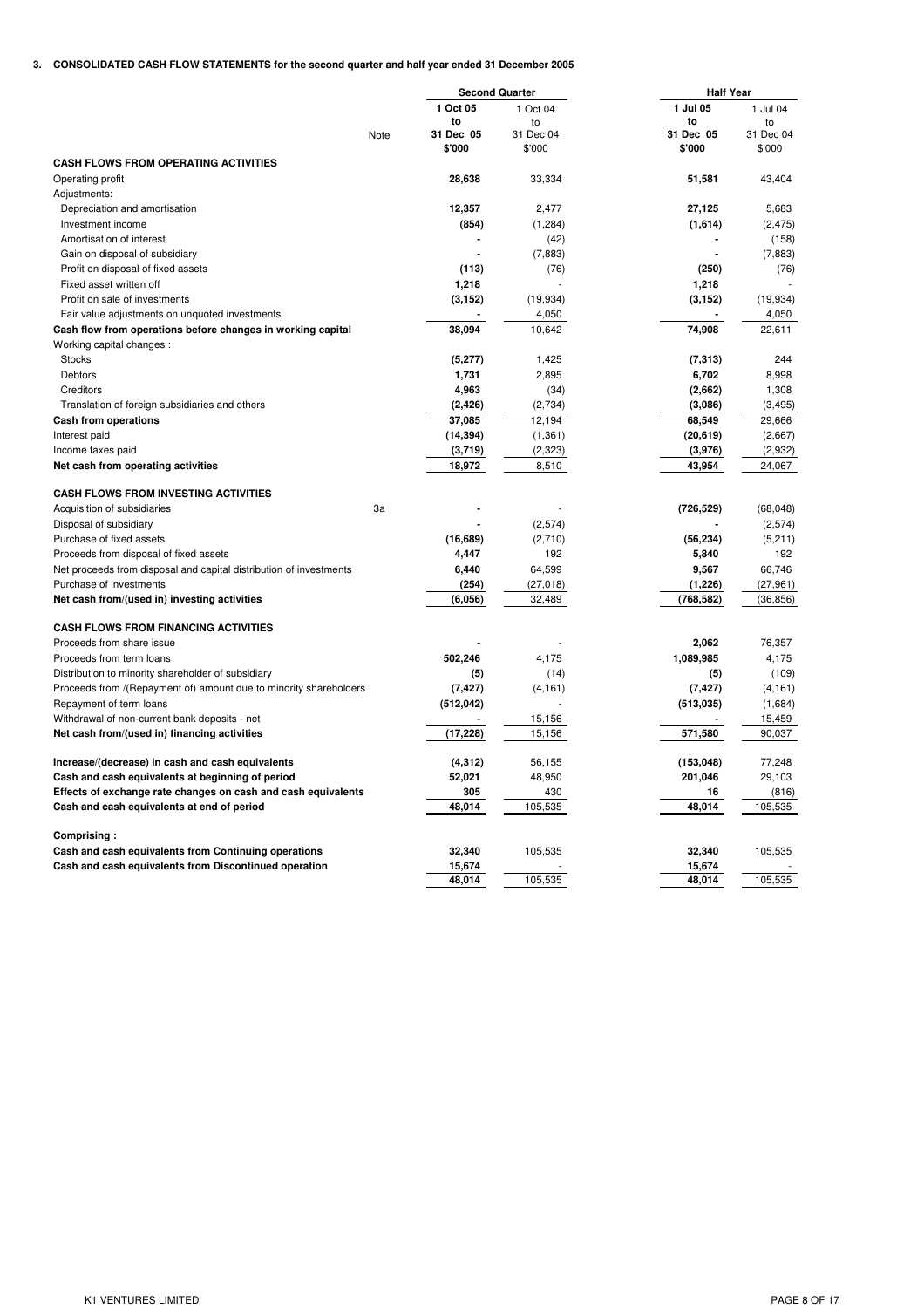### **Notes to Consolidated Cashflow Statements**

## 3a. Acquisition of Subsidiaries

The fair values of net assets and liabilities of subsidiaries acquired were as follows :

|                                                   |                | <b>Second Quarter</b> |                | <b>Half Year</b> |  |  |
|---------------------------------------------------|----------------|-----------------------|----------------|------------------|--|--|
|                                                   | 1 Oct 05<br>to | 1 Oct 04<br>to        | 1 Jul 05<br>to | 1 Jul 04<br>to   |  |  |
|                                                   | 31 Dec 05      | 31 Dec 04             | 31 Dec 05      | 31 Dec 04        |  |  |
|                                                   | \$'000         | \$'000                | \$'000         | \$'000           |  |  |
| <b>Fixed assets</b>                               |                |                       | 540,983        | 34,034           |  |  |
| Associated company                                |                |                       | 76,392         |                  |  |  |
| Available-for-sale investments                    |                |                       | 44,404         |                  |  |  |
| <b>Debtors</b>                                    |                |                       | 56,522         | 437              |  |  |
| <b>Stocks</b>                                     |                |                       | 4,420          | 3,341            |  |  |
| Intangibles                                       |                |                       | 55,880         |                  |  |  |
| Other assets                                      |                |                       | 13,730         | 1,488            |  |  |
| Cash and cash equivalents                         |                |                       | 6,080          |                  |  |  |
| Creditors                                         |                |                       | (17, 276)      |                  |  |  |
| Amount due to minority shareholder                |                |                       | (32, 476)      |                  |  |  |
| Provision for taxation                            |                |                       | (15, 121)      |                  |  |  |
| Deferred taxation                                 |                |                       | (139, 044)     |                  |  |  |
| Deferred liabilities                              |                |                       | (658)          |                  |  |  |
| Minority Interest                                 |                |                       | (45,660)       |                  |  |  |
| Net assets acquired                               |                |                       | 548,176        | 39,300           |  |  |
| Goodwill                                          |                |                       | 184,433        | 28,748           |  |  |
| Purchase consideration                            |                |                       | 732,609        | 68,048           |  |  |
| Less: cash and cash equivalents acquired          |                |                       | (6,080)        |                  |  |  |
| Cash outflow on acquisition, net of cash acquired |                |                       | 726,529        | 68,048           |  |  |

*Note :*

The fair values of the assets acquired in the current financial period were based on an independent valuation conducted for the purpose of purchase price allocation of the assets *acquired from Helm.*

## 3b. Disposal of Subsidiaries

The fair values of net assets and liabilities of a subsidiary disposed were as follows:

|                                                |                             | <b>Second Quarter</b>       |                                       | <b>Half Year</b>          |
|------------------------------------------------|-----------------------------|-----------------------------|---------------------------------------|---------------------------|
|                                                | 1 Oct 05<br>to<br>31 Dec 05 | 1 Oct 04<br>to<br>31 Dec 04 | 1 Jul 05<br>to<br>31 Dec 05<br>\$'000 | Jul 04<br>to<br>31 Dec 04 |
|                                                | \$'000                      | \$'000                      |                                       | \$'000                    |
| <b>Fixed assets</b>                            |                             | (18,500)                    |                                       | (18,500)                  |
| <b>Debtors</b>                                 |                             | (1,051)                     |                                       | (1,051)                   |
| <b>Stock</b>                                   |                             | (1, 444)                    |                                       | (1, 444)                  |
| Bank balances, deposits & cash                 |                             | (2,574)                     |                                       | (2,574)                   |
| Creditors                                      |                             | 6,733                       |                                       | 6,733                     |
| Term loan                                      |                             | 13,035                      |                                       | 13,035                    |
| Deferred liabilities                           |                             | 12,606                      |                                       | 12,606                    |
| Foreign Exchange Translation Reserves          |                             | (55)                        |                                       | (55)                      |
| Minority Interest                              |                             | (867)                       |                                       | (867)                     |
|                                                |                             | 7,883                       |                                       | 7,883                     |
| Net profit on disposal                         |                             | (7,883)                     |                                       | (7, 883)                  |
| Sales Proceeds                                 |                             |                             |                                       |                           |
| Add: Bank balance and cash disposed            |                             | 2,574                       |                                       | 2,574                     |
| Cash outflow on disposed, net of cash disposed |                             | 2,574                       |                                       | 2,574                     |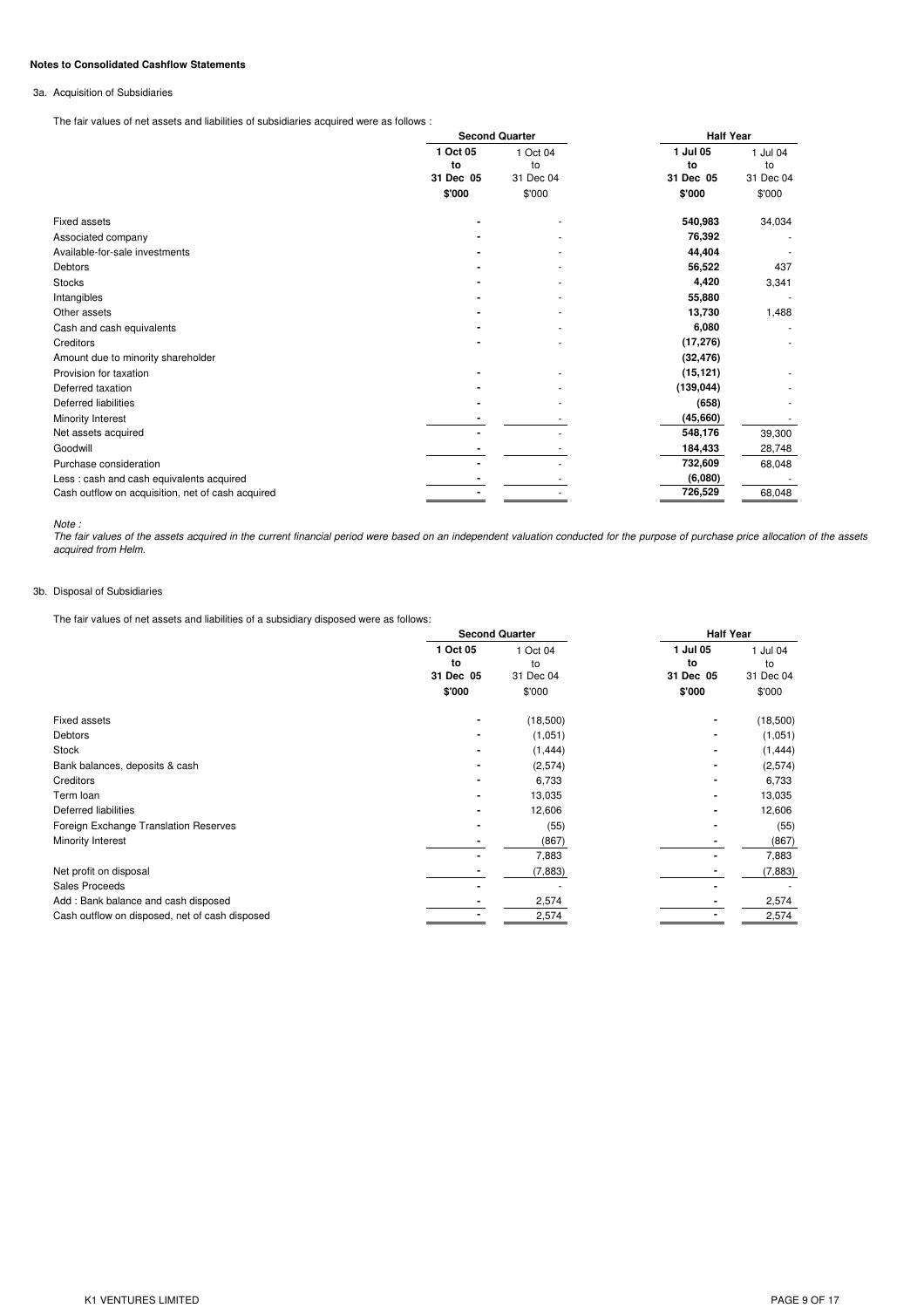### **4. STATEMENTS OF CHANGES IN EQUITY**

4a. Group Statement of Changes in Equity for the second quarter and half year ended 31 December

| 2005                                                                                        | Share<br>Capital<br><b>S\$'000</b> | Share<br>Premium<br>Account<br>S\$'000 | Capital<br><b>Reserves</b><br>S\$'000 | <b>Translation</b><br><b>Reserves</b><br>S\$'000 | Revenue<br><b>Reserves</b><br>S\$'000 | Share<br>Capital &<br><b>Reserves</b><br><b>S\$'000</b> | <b>Minority</b><br><b>Interests</b><br>S\$'000 | Capital<br>Employed<br><b>S\$'000</b> |
|---------------------------------------------------------------------------------------------|------------------------------------|----------------------------------------|---------------------------------------|--------------------------------------------------|---------------------------------------|---------------------------------------------------------|------------------------------------------------|---------------------------------------|
| As at 1 July 2005                                                                           | 187,741                            | 202,011                                | 59,508                                | (7, 919)                                         | 153,192                               | 594,533                                                 | 151                                            | 594,684                               |
| Effect of adopting FRS 39                                                                   |                                    |                                        | 26,096                                |                                                  |                                       | 26,096                                                  |                                                | 26,096                                |
|                                                                                             | 187,741                            | 202,011                                | 85,604                                | (7,919)                                          | 153,192                               | 620,629                                                 | 151                                            | 620,780                               |
| Revaluation of<br>investments not<br>recognised in profit<br>and loss account *             |                                    |                                        | 3,352                                 |                                                  |                                       | 3,352                                                   |                                                | 3,352                                 |
| Exchange differences                                                                        |                                    |                                        |                                       |                                                  |                                       |                                                         |                                                |                                       |
| arising on consolidation                                                                    |                                    |                                        |                                       | 2,575                                            |                                       | 2,575                                                   | 451                                            | 3,026                                 |
|                                                                                             | ä,                                 | $\blacksquare$                         | 3,352                                 | 2,575                                            |                                       | 5,927                                                   | 451                                            | 6,378                                 |
| Profit for the first quarter                                                                |                                    |                                        |                                       |                                                  | 6,632                                 | 6,632                                                   | 544                                            | 7,176                                 |
| Subsidiary acquired                                                                         |                                    |                                        |                                       |                                                  |                                       |                                                         | 45,660                                         | 45,660                                |
| Shares issued                                                                               | 1,210                              | 852                                    |                                       | $\blacksquare$                                   |                                       | 2,062                                                   |                                                | 2,062                                 |
| As at 30 September 2005                                                                     | 188,951                            | 202,863                                | 88,956                                | (5, 344)                                         | 159,824                               | 635,250                                                 | 46,806                                         | 682,056                               |
| Revaluation of<br>investments not<br>recognised in profit<br>and loss account *             |                                    |                                        | (415)                                 |                                                  |                                       | (415)                                                   |                                                | (415)                                 |
| Revaluation surplus realised<br>and transferred to profit and<br>loss account upon disposal |                                    |                                        |                                       |                                                  |                                       |                                                         |                                                |                                       |
| of investment                                                                               |                                    |                                        | (4, 356)                              |                                                  |                                       | (4, 356)                                                |                                                | (4, 356)                              |
| Exchange differences                                                                        |                                    |                                        |                                       |                                                  |                                       |                                                         |                                                |                                       |
| arising on consolidation                                                                    | $\blacksquare$                     | $\blacksquare$                         |                                       | (8, 862)                                         | $\blacksquare$                        | (8, 862)                                                | (816)                                          | (9,678)                               |
|                                                                                             | ä,                                 | $\blacksquare$                         | (4, 771)                              | (8, 862)                                         | $\blacksquare$                        | (13, 633)                                               | (816)                                          | (14, 449)                             |
| Profit for the second quarter                                                               |                                    |                                        |                                       | $\blacksquare$                                   | 8,612                                 | 8,612                                                   | 451                                            | 9,063                                 |
| Distribution from subsidiaries                                                              |                                    |                                        |                                       |                                                  |                                       |                                                         | (5)                                            | (5)                                   |
| As at 31 December 2005                                                                      | 188,951                            | 202,863                                | 84.185                                | (14, 206)                                        | 168,436                               | 630,229                                                 | 46,436                                         | 676,665                               |

\* Prior to 1 July 2005, quoted investments were valued at the last transacted price, net of certain liquidity discount. With effect from 1 July 2005, the adoption of FRS 39 by the Group resulted in a change in accounting policy that the liquidity discount factor was no longer applied. The implementation of FRS 39 has resulted in upward adjustment of \$26.1 million to opening capital reserves as at 1 July 2005. See paragraph 8 for further details on the implementation of FRS 39.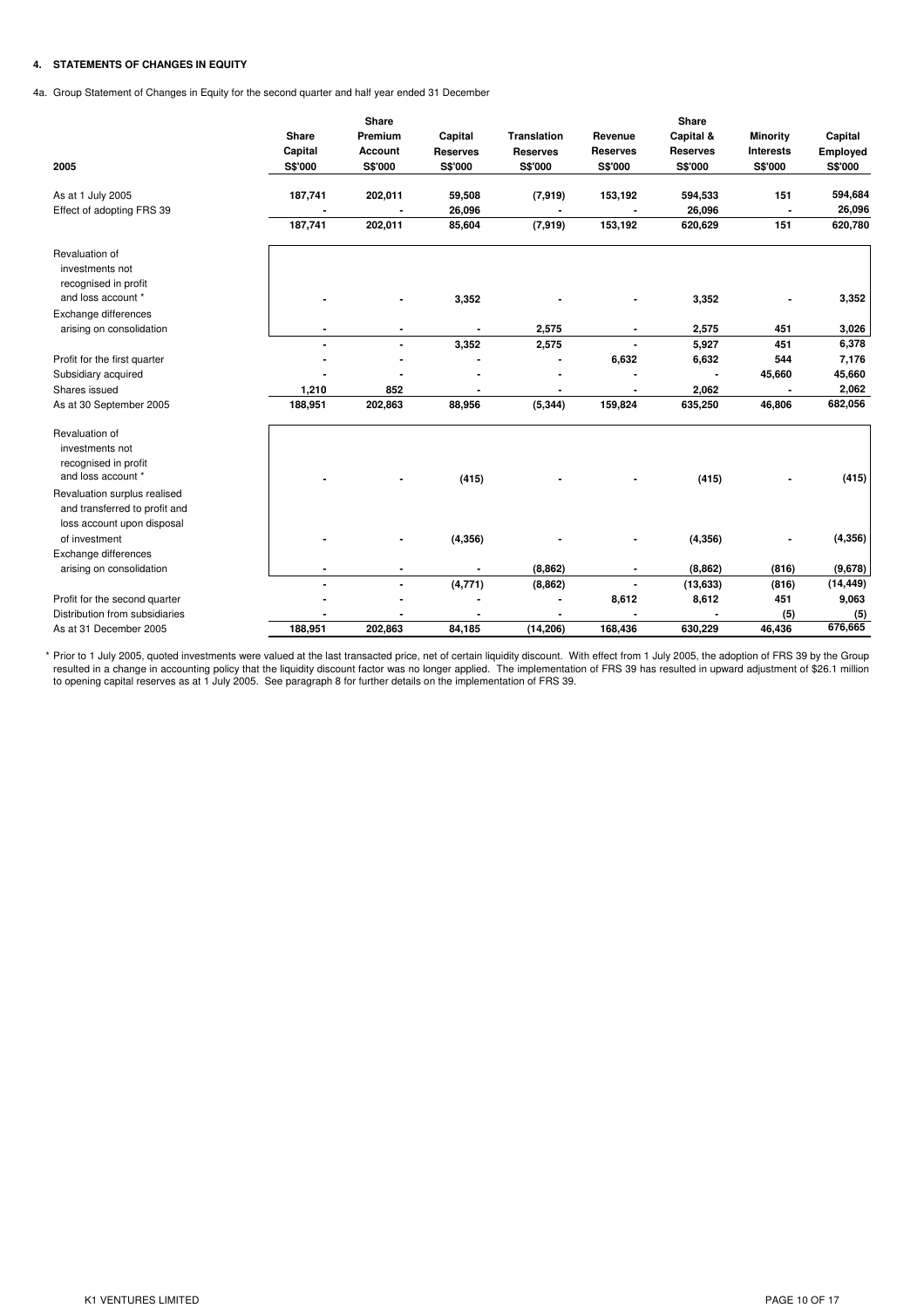Group Statement of Changes in Equity for the second quarter and half year ended 31 December

| 2004                           | Share<br>Capital<br>S\$'000 | Share<br>Premium<br>Account<br>S\$'000 | Capital<br>Reserves<br>S\$'000 | Translation<br>Reserves<br>S\$'000 | Revenue<br>Reserves<br>S\$'000 | Share<br>Capital &<br>Reserves<br>S\$'000 | Minority<br>Interests<br>S\$'000 | Capital<br>Employed<br>S\$'000 |
|--------------------------------|-----------------------------|----------------------------------------|--------------------------------|------------------------------------|--------------------------------|-------------------------------------------|----------------------------------|--------------------------------|
| As at 1 July 2004              | 160,654                     | 152,171                                | 35,202                         | (4, 510)                           | 115,456                        | 458,973                                   | 1,005                            | 459,978                        |
| Revaluation of                 |                             |                                        |                                |                                    |                                |                                           |                                  |                                |
| investments not                |                             |                                        |                                |                                    |                                |                                           |                                  |                                |
| recognised in profit           |                             |                                        |                                |                                    |                                |                                           |                                  |                                |
| and loss account *             |                             |                                        | (10, 343)                      |                                    |                                | (10, 343)                                 |                                  | (10, 343)                      |
| Exchange differences           |                             |                                        |                                |                                    |                                |                                           |                                  |                                |
| arising on consolidation       |                             |                                        |                                | (6,967)                            |                                | (6,967)                                   | (9)                              | (6,976)                        |
| Transfer to deferred taxation  |                             |                                        | 3,129                          |                                    |                                | 3,129                                     | $\overline{\phantom{a}}$         | 3,129                          |
|                                |                             |                                        | (7, 214)                       | (6,967)                            | ÷.                             | (14, 181)                                 | (9)                              | (14, 190)                      |
| Profit for the first quarter   |                             |                                        |                                |                                    | 3,715                          | 3,715                                     | (214)                            | 3,501                          |
| Distribution from subsidiaries |                             |                                        |                                |                                    |                                |                                           | (103)                            | (103)                          |
| Shares issued                  | 26,754                      | 49,603                                 |                                | $\overline{\phantom{a}}$           | $\overline{\phantom{a}}$       | 76,357                                    | $\overline{\phantom{a}}$         | 76,357                         |
| As at 30 September 2004        | 187,408                     | 201,774                                | 27,988                         | (11, 477)                          | 119,171                        | 524,864                                   | 679                              | 525,543                        |
| Revaluation of                 |                             |                                        |                                |                                    |                                |                                           |                                  |                                |
| investments not                |                             |                                        |                                |                                    |                                |                                           |                                  |                                |
| recognised in profit           |                             |                                        |                                |                                    |                                |                                           |                                  |                                |
| and loss account *             |                             |                                        | 15,023                         |                                    |                                | 15,023                                    |                                  | 15,023                         |
| Revaluation surplus            |                             |                                        |                                |                                    |                                |                                           |                                  |                                |
| realised and transferred       |                             |                                        |                                |                                    |                                |                                           |                                  |                                |
| profit and loss account        |                             |                                        |                                |                                    |                                |                                           |                                  |                                |
| disposal of investment         |                             |                                        | (627)                          |                                    |                                | (627)                                     |                                  | (627)                          |
| Exchange differences           |                             |                                        |                                |                                    |                                |                                           |                                  |                                |
| arising on consolidation       |                             |                                        |                                | (14, 304)                          |                                | (14, 304)                                 | 15                               | (14, 289)                      |
| Currency translation loss      |                             |                                        |                                |                                    |                                |                                           |                                  |                                |
| realised and transferred       |                             |                                        |                                |                                    |                                |                                           |                                  |                                |
| to profit and loss account     |                             |                                        |                                | 3,229                              |                                | 3,229                                     |                                  | 3,229                          |
| Disposal of a subsidiary       |                             |                                        |                                | (256)                              |                                | (256)                                     | 866                              | 610                            |
| Transfer to deferred taxation  |                             |                                        | (6,693)                        | ÷,                                 | $\overline{\phantom{a}}$       | (6,693)                                   | $\overline{\phantom{a}}$         | (6,693)                        |
|                                |                             |                                        | 7,703                          | (11, 331)                          | $\overline{\phantom{a}}$       | (3,628)                                   | 881                              | (2,747)                        |
| Profit for the second quarter  |                             |                                        |                                | ٠                                  | 26,216                         | 26,216                                    | (1, 412)                         | 24,804                         |
| Distribution from subsidiaries |                             |                                        |                                |                                    |                                |                                           | (9)                              | (9)                            |
| As at 31 December 2004         | 187,408                     | 201,774                                | 35,691                         | (22, 808)                          | 145,387                        | 547,452                                   | 139                              | 547,591                        |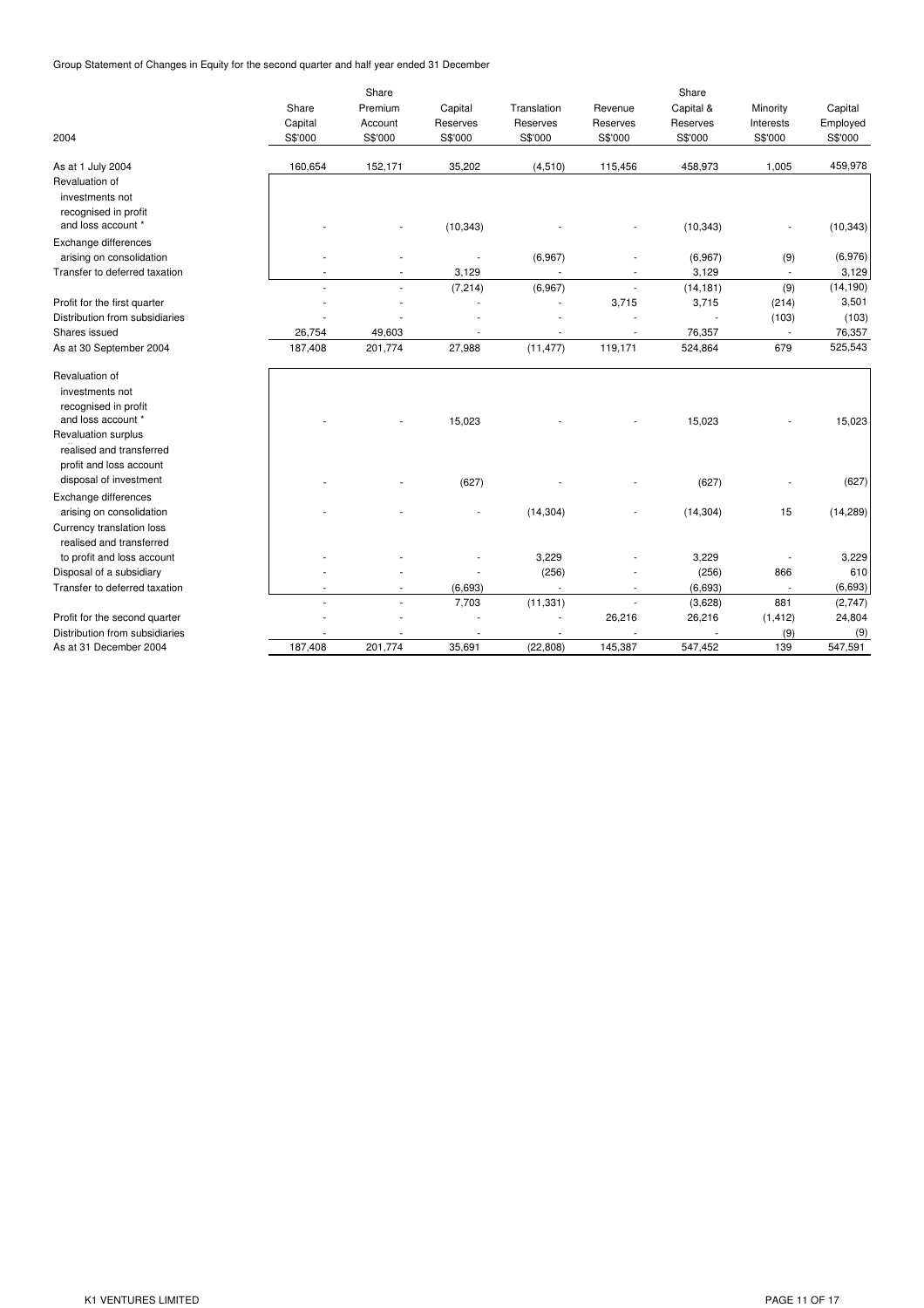4b. Company Statement of Changes in Equity for the second quarter and half year ended 31 December

| 2005                          | <b>Share</b><br>Capital<br>S\$'000 | <b>Share</b><br>Premium<br>S\$'000 | Capital<br><b>Reserves</b><br>S\$'000 | <b>Translation</b><br><b>Reserves</b><br>S\$'000 | Revenue<br><b>Reserves</b><br>S\$'000 | Total<br><b>S\$'000</b> |
|-------------------------------|------------------------------------|------------------------------------|---------------------------------------|--------------------------------------------------|---------------------------------------|-------------------------|
| As at 1 July 2005             |                                    |                                    |                                       |                                                  |                                       |                         |
| As previously reported        | 187,741                            | 202,011                            |                                       | (2,629)                                          | 72,312                                | 459,435                 |
| Effect of adopting FRS 21     |                                    |                                    |                                       | 2,629                                            | (2,629)                               |                         |
| As restated                   | 187,741                            | 202,011                            | $\blacksquare$                        |                                                  | 69,683                                | 459,435                 |
| Effect of adopting FRS 39     |                                    |                                    | 753                                   | $\blacksquare$                                   |                                       | 753                     |
|                               | 187,741                            | 202,011                            | 753                                   | $\blacksquare$                                   | 69,683                                | 460,188                 |
| Revaluation of                |                                    |                                    |                                       |                                                  |                                       |                         |
| investments not               |                                    |                                    |                                       |                                                  |                                       |                         |
| recognised in profit          |                                    |                                    |                                       |                                                  |                                       |                         |
| and loss account *            |                                    |                                    | 3,603                                 |                                                  |                                       | 3,603                   |
|                               |                                    |                                    | 3,603                                 |                                                  |                                       | 3,603                   |
| Loss for the period           |                                    |                                    |                                       |                                                  | (212)                                 | (212)                   |
| Shares issued                 | 1,210                              | 852                                | $\blacksquare$                        | ٠                                                |                                       | 2,062                   |
| As at 30 September 2005       | 188,951                            | 202,863                            | 4,356                                 | ۰                                                | 69,471                                | 465,641                 |
| Revaluation of                |                                    |                                    |                                       |                                                  |                                       |                         |
| investments not               |                                    |                                    |                                       |                                                  |                                       |                         |
| recognised in profit          |                                    |                                    |                                       |                                                  |                                       |                         |
| and loss account *            |                                    |                                    | (712)                                 |                                                  |                                       | (712)                   |
| Revaluation surplus realised  |                                    |                                    |                                       |                                                  |                                       |                         |
| and transferred to profit and |                                    |                                    |                                       |                                                  |                                       |                         |
| loss account upon disposal    |                                    |                                    |                                       |                                                  |                                       |                         |
| of investment                 |                                    |                                    | (4, 356)                              | $\blacksquare$                                   |                                       | (4, 356)                |
|                               |                                    | $\blacksquare$                     | (5,068)                               | ۰                                                |                                       | (5,068)                 |
| Profit for the period         |                                    |                                    |                                       |                                                  | 233                                   | 233                     |
| As at 31 December 2005        | 188,951                            | 202,863                            | (712)                                 |                                                  | 69,704                                | 460,806                 |

Company Statement of Changes in Equity for the second quarter and half year ended 31 December

|                           |         | Share   |             |           |           |
|---------------------------|---------|---------|-------------|-----------|-----------|
|                           | Share   | Premium | Translation | Revenue   |           |
|                           | Capital | Account | Reserves    | Reserves  | Total     |
| 2004                      | S\$'000 | S\$'000 | S\$'000     | S\$'000   | S\$'000   |
| As at 1 July 2004         |         |         |             |           |           |
| As previously reported    | 160,654 | 152,171 | (1,709)     | 89,811    | 400,927   |
| Effect of adopting FRS 21 | ٠       |         | 1,709       | (1,709)   |           |
| As restated               | 160,654 | 152.171 |             | 88,102    | 400,927   |
| Loss for the period       |         |         |             | (2,741)   | (2,741)   |
| Shares issued             | 26,754  | 49,603  | ٠           |           | 76,357    |
| As at 30 September 2004   | 187,408 | 201.774 |             | 85,361    | 474.543   |
| Loss for the period       | ٠       |         |             | (10, 665) | (10, 665) |
| As at 31 December 2004    | 187,408 | 201,774 |             | 74,696    | 463.878   |

### 4c. Share capital

Since 30 June 2005, the Company issued 12,100,000 ordinary shares of \$0.10 each upon the exercise of options granted under the k1 Ventures Share Option Scheme 2000 to employees.

As at 31 December 2005, there were unexercised options for 8,345,500 (December 2004: 23,778,675) of unissued ordinary shares of \$0.10 each under the Keppel Marine Share Option Scheme 1990 and k1 Ventures Share Option Scheme 2000, and 268 million warrants (December 2004: 230 million) to subscribe for 268 million ordinary shares of \$0.10 each.

The issued share capital of the Company as at 31 December 2005 was 1,889,512,503 ordinary shares of \$0.10 each.

### **5. AUDIT**

The figures have not been audited or reviewed by the Company's auditors.

#### **6. AUDITORS' REPORT**

N.A.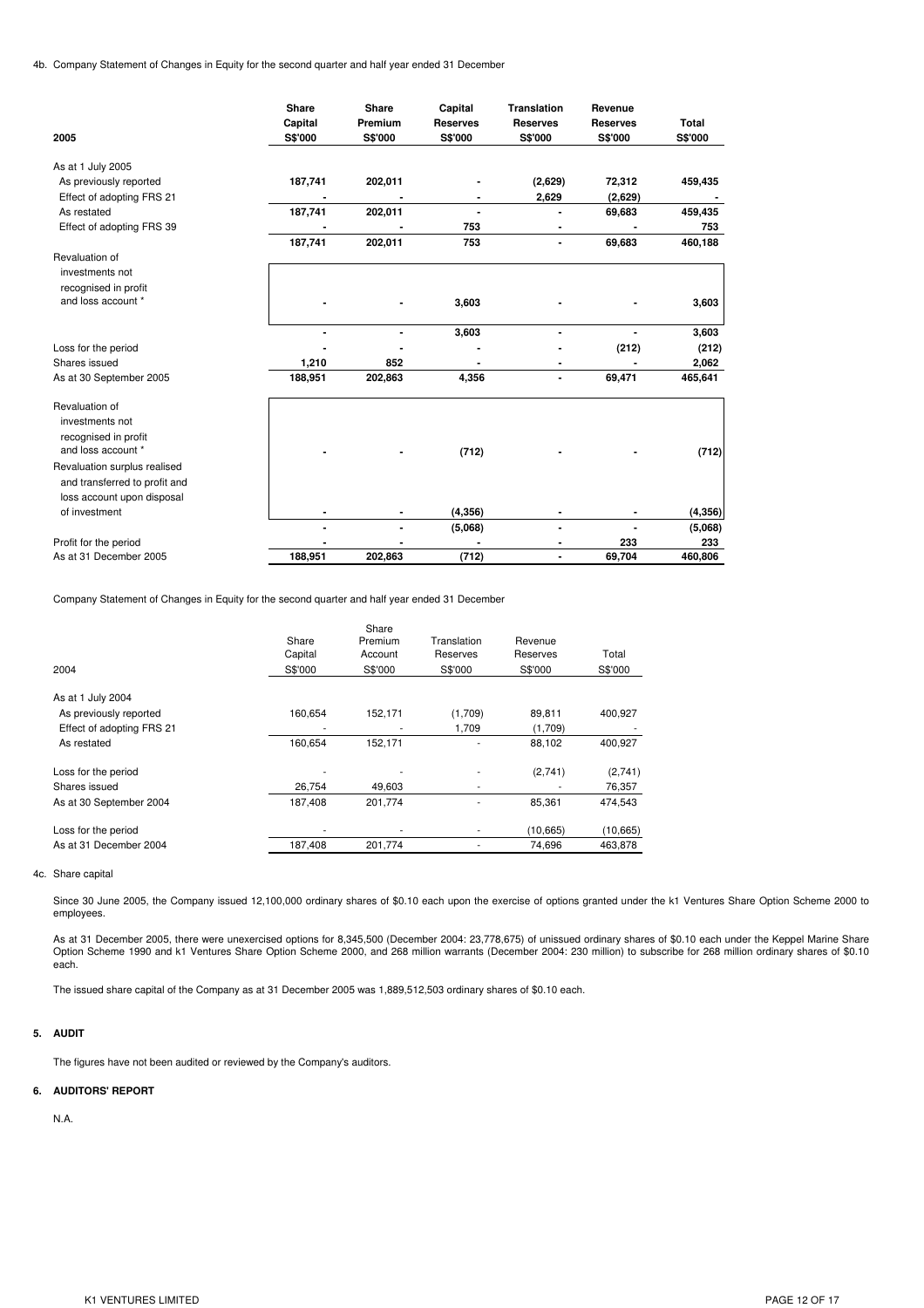#### **7. ACCOUNTING POLICIES**

Except as disclosed in paragraph 8 below, the Group has applied the same accounting policies and methods of computation in the financial statements for the current financial period compared with those of the audited financial statements as at 30 June 2005.

#### **8. CHANGES IN THE ACCOUNTING POLICIES**

With effect from 1 July 2005, the Group adopted the following new and revised Financial Reporting Standards (FRS) which were issued by the Council on Corporate Disclosure and Governance (CCDG):

FRS 39 (r2004) Financial Instruments: Recognition and Measurement FRS 21 (r2004) The Effects of Changes in Foreign Exchange Rates

In accordance with the transitional provisions of FRS 39, the effect of recognition, derecognition and measurement of financial instruments, for periods prior to 1 July 2005, is not restated. Consequently, the comparative figures have not been restated.

The implementation of FRS 21, on the other hand, is applied retrospectively and the comparative figures are restated accordingly

The effect of the adoption of FRS 21 and FRS 39 is disclosed as follows:

|                                         |       | <b>FRS 21</b>       |        | <b>FRS 39</b> |  |  |  |
|-----------------------------------------|-------|---------------------|--------|---------------|--|--|--|
|                                         | Group | Company             | Group  | Company       |  |  |  |
|                                         |       | Increase/(Decrease) |        |               |  |  |  |
| Opening retained earnings 1 July 2004   |       | (1,709)             |        |               |  |  |  |
| Opening retained earnings 1 July 2005   |       | (2,629)             |        |               |  |  |  |
| Opening Translation reserve 1 July 2004 |       | 1,709               |        |               |  |  |  |
| Opening Translation reserve 1 July 2005 |       | 2,629               |        |               |  |  |  |
| Opening Capital reserves 1 July 2005    |       |                     | 26,096 | 753           |  |  |  |

Apart from the above, the Group adopted various revisions in FRS that are relevant to its operations and effective for the financial year beginning 1 July 2005. These are currently assessed to have no material effect on the financial statements.

#### **9. REVIEW OF GROUP PERFORMANCE**

Group's revenue of \$165.2 million for the second quarter decreased marginally by 2% mainly due to the sale of the Group's investment in K2, Inc in the same quarter last year. The decrease was offset by the revenue recognized by Helm Holding Corporation (Helm) and higher revenue contribution from Mid Pac Petroleum, LLC (Mid Pac), and The Gas Company, LLC (GASCO), in addition to proceeds received from sale of an investment.

The Group recorded total revenue of \$319.1 million for the half year, representing an increase of 29% over the prior year. The higher revenue was mainly attributable to: (i) the addition of Helm as an operating subsidiary; (ii) a full six months of operating contribution from Mid Pac as compared to four months in the prior year; (iii) an increase in revenue from GASCO; and (iv) revenue from sale of an investment.

Profit attributable to shareholders for the second quarter and half year was \$8.6 million and \$15.2 million respectively, representing a decrease of 67% and 49% over the same periods last year. The decrease was due to the Group's recognition of gains on the disposal of K2 Inc. and K-Mc Venture I, LLC, which was reflected in the second quarter of the previous financial year.

Group EBITDA of \$41.8 million and \$81.5 million for the second quarter and half year improved by 12% and 66% as compared to the corresponding periods in the prior year. The increase in Group EBITDA was mainly the result of adding Helm as an operating subsidiary.

Raw materials, consumables, staff costs and other operating expenses for the second quarter and half year also increased compared to the corresponding periods last year, as a result of the addition of Helm as an operating company and a full 6 months of operations of Mid Pac.

Depreciation and amortisation in the second quarter and half year increased substantially following the acquisition of Helm. Due to the accounting treatment for GASCO as a "Discontinued Operation", no depreciation charge was taken subsequent to the announcement of the sale in accordance with accounting standards. This resulted in an increase of approximately \$1.8 million in profit attributable to shareholders.

The increase in interest expense in the second quarter and half year was due mainly to the acquisition financing of Helm. The results of the Group's associated companies in the second quarter and half year represented earnings from Helm's joint ventures and associated company.

In the opinion of the Directors, no factor has arisen between 31 December 2005 and the date of this report which would materially affect the results of the Group and the Company for the period just ended.

#### **10. VARIANCE FROM PROSPECT STATEMENT**

No variance from previous prospect statement.

#### **11. PROSPECTS**

It is anticipated that the operating subsidiaries will continue to positively impact the results of the Group in the second half of the year. The sale of GASCO continues to be subject to the receipt of regulatory approval. If regulatory approval is granted, the proceeds from the sale of GASCO will contribute significantly to the Group.

Management will continue to be pro-active with the current investments and seek additional investment opportunities that are accretive to earnings and cash flow to broaden the investment portfolio.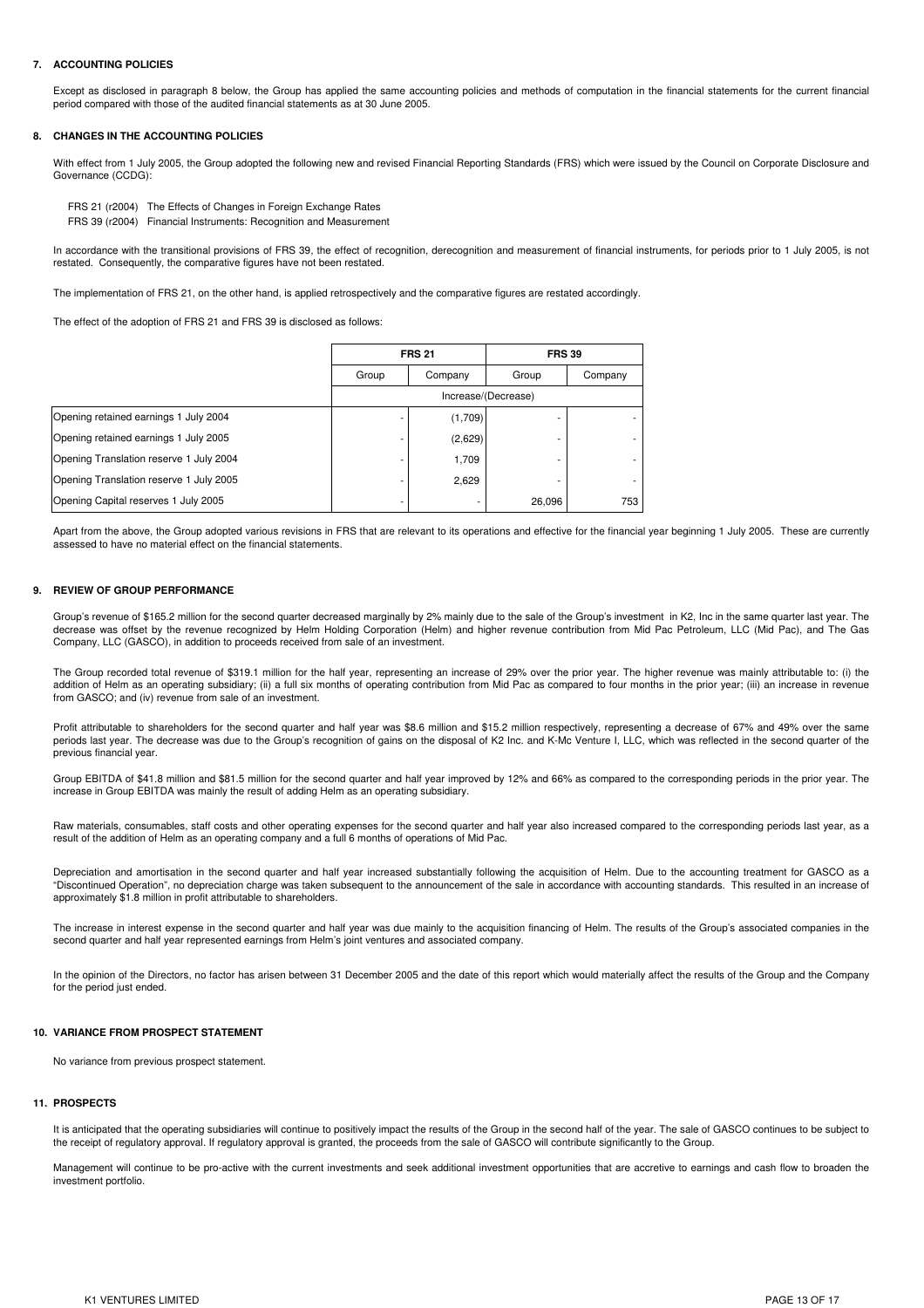### **12. DIVIDENDS**

# 12a.**Current Financial Period Reported On**

Any dividend recommended for the current financial period reported on? No

## 12b.**Corresponding Period of the Immediately Preceding Financial Year**

Any dividend declared for the corresponding period of the immediately preceding financial year? Yes

| Name of Dividend    | Special       |                          |  |  |  |
|---------------------|---------------|--------------------------|--|--|--|
|                     |               |                          |  |  |  |
| Dividend Type       | Cash          | Cash                     |  |  |  |
| Dividend Rate       | 3% or 0.3 cts | 7.6% or 0.76 cts         |  |  |  |
| Par value of Shares | \$0.10        | \$0.10                   |  |  |  |
| <b>Tax Rate</b>     | 20%           | Tax-exempt<br>(one-tier) |  |  |  |

# 12c.**Date Payable**

Not applicable

### 12d.**Books Closure Date**

Not applicable

### 12e.**If no dividend has been declared/recommended, a statement to that effect**

No dividend has been declared or recommended for the current financial period.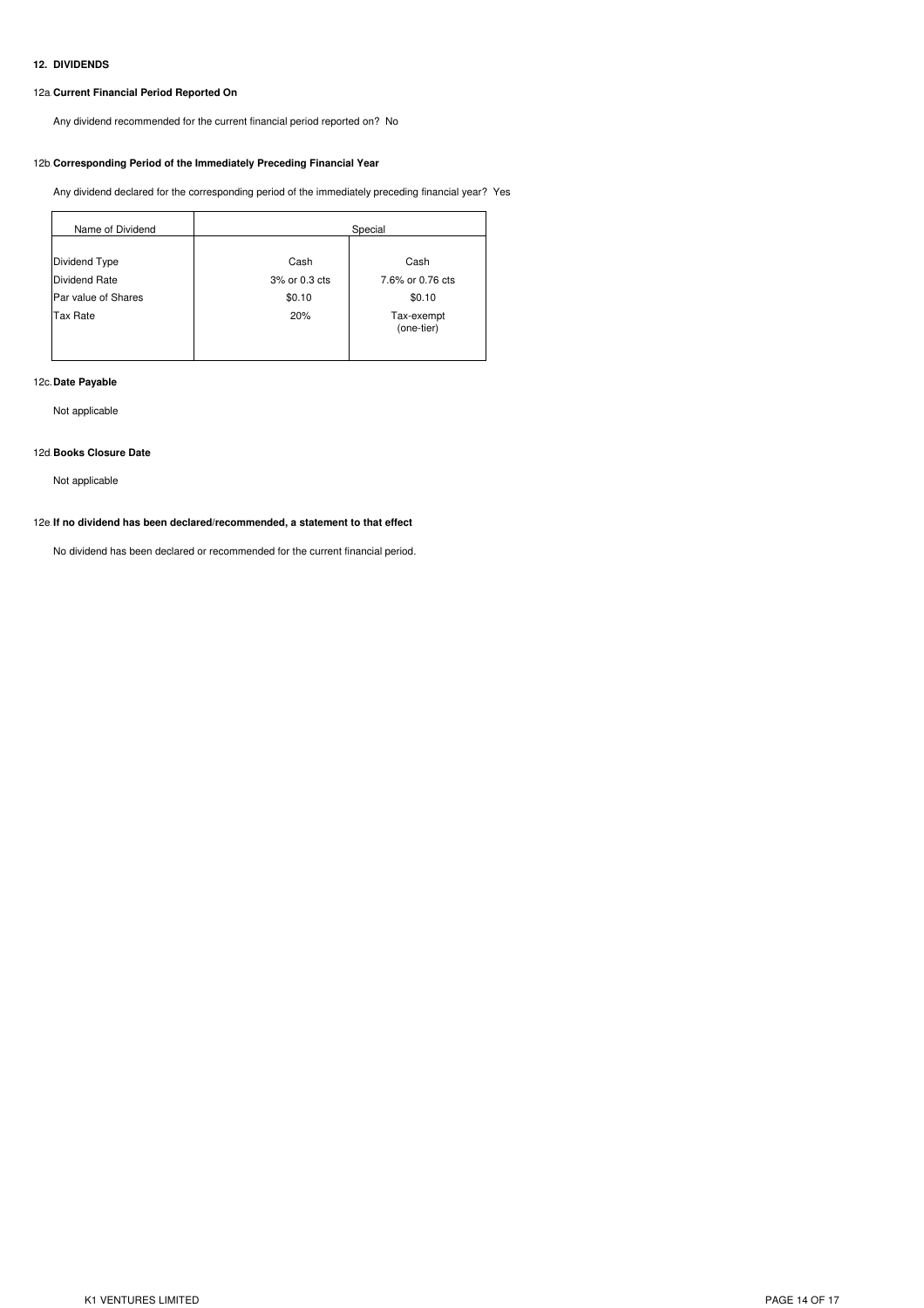### **13. SEGMENT ANALYSIS**

## **BUSINESS SEGMENT**

The Group has segmented its continuing operations into Energy, Transportation Leasing and Investments. The Group's Energy segment reflects Mid Pac's retail gasoline operations in Hawaii and other energy-related investments. The Transportation Leasing segment represents Helm's locomotive and railcar leasing business in North America. The Group's Investment activities consist mainly of the Group's education and technology investments.

With effect from 1 July 2005, the Group's energy-related investments have been classified under the Energy segment. They were classified under Investments in previous financial years. The comparative segment analysis has also been reclassified to be consistent with the existing segment reporting.

## **Half year ended 31 December**

|                                         |          | <b>Continuing Operations</b> | <b>Discontinued</b><br>Operation | <b>Total</b><br><b>Operations</b> |              |              |           |
|-----------------------------------------|----------|------------------------------|----------------------------------|-----------------------------------|--------------|--------------|-----------|
|                                         |          | Transportation               |                                  |                                   |              |              |           |
|                                         | Energy   | leasing                      | <b>Investments</b>               | Elimination                       | <b>Total</b> | <b>GASCO</b> |           |
| 2005                                    | \$'000   | \$'000                       | \$'000                           | \$'000                            | \$'000       | \$'000       | \$'000    |
| Revenue                                 | 114,312  | 73,004                       | 9,104                            | (2, 199)                          | 194,221      | 124,922      | 319,143   |
| <b>Results</b>                          |          |                              |                                  |                                   |              |              |           |
| Operating profit                        | 2,902    | 29,591                       | 1,052                            | (2, 199)                          | 31,346       | 20,235       | 51,581    |
| Interest expenses                       | (2, 199) | (23, 300)                    | (480)                            | 2,199                             | (23, 780)    | (3,768)      | (27, 548) |
| Foreign exchange gain                   |          |                              | 16                               |                                   | 16           |              | 16        |
| Share of results of                     |          |                              |                                  |                                   |              |              |           |
| associated company                      |          | 2,736                        |                                  |                                   | 2,736        |              | 2,736     |
| Profit before taxation                  | 703      | 9,027                        | 588                              |                                   | 10,318       | 16,467       | 26,785    |
| <b>Other information</b>                |          |                              |                                  |                                   |              |              |           |
| Segment assets                          | 234,539  | 911,414                      | 227,610                          | (71, 072)                         | 1,302,491    | 267,230      | 1,569,721 |
| Investment in                           |          |                              |                                  |                                   |              |              |           |
| associated company                      |          | 79,092                       |                                  |                                   | 79,092       |              | 79,092    |
| Tax recoverable                         | 805      | 1,858                        |                                  |                                   | 2,663        |              | 2,663     |
| Total                                   | 235,344  | 992,364                      | 227,610                          | (71, 072)                         | 1,384,246    | 267,230      | 1,651,476 |
| Segment liabilities                     | 64,746   | 601,195                      | 36,904                           | (71, 072)                         | 631,773      | 149,215      | 780,988   |
| Net tax provision                       |          |                              |                                  |                                   |              |              |           |
| & deferred taxation                     | 18,655   | 156,866                      | 2,136                            |                                   | 177,657      | 16,166       | 193,823   |
| Total                                   | 83,401   | 758,061                      | 39,040                           | (71, 072)                         | 809,430      | 165,381      | 974,811   |
| Net assets                              | 151,943  | 234,303                      | 188,570                          |                                   | 574,816      | 101,849      | 676,665   |
| Capital expenditure<br>Depreciation and | 1,694    | 48,638                       | 5                                |                                   | 50,337       | 5,897        | 56,234    |
| amortisation                            | (1,981)  | (23, 589)                    | (63)                             |                                   | (25, 633)    | (1, 492)     | (27, 125) |

Half year ended 31 December

|                            | <b>Continuing Operations</b><br>Transportation |         |             |             |         | Discontinued<br>Operation | Total<br>Operations |
|----------------------------|------------------------------------------------|---------|-------------|-------------|---------|---------------------------|---------------------|
|                            |                                                |         |             |             |         |                           |                     |
|                            | Energy                                         | leasing | Investments | Elimination | Total   | GASCO                     |                     |
| 2004                       | \$'000                                         | \$'000  | \$'000      | \$'000      | \$'000  | \$'000                    | \$'000              |
| Revenue                    | 76,301                                         |         | 69,147      | (1, 418)    | 144,030 | 103,412                   | 247,442             |
| <b>Results</b>             |                                                |         |             |             |         |                           |                     |
| Operating profit           | 12,123                                         |         | 15,491      | (1, 418)    | 26,196  | 17,208                    | 43,404              |
| Interest expenses          | (1,533)                                        | ٠       | (8)         | 1,418       | (123)   | (2,692)                   | (2, 815)            |
| Foreign exchange loss      |                                                |         | (816)       |             | (816)   |                           | (816)               |
| Share of results of        |                                                |         |             |             |         |                           |                     |
| associated company         |                                                |         | 911         |             | 911     |                           | 911                 |
| Profit before taxation and |                                                |         |             |             |         |                           |                     |
| exceptional items          | 10,590                                         |         | 15,578      |             | 26,168  | 14,516                    | 40,684              |
| Exceptional items          | (3,283)                                        |         |             |             | (3,283) |                           | (3, 283)            |
| Profit before taxation     | 7,307                                          |         | 15,578      |             | 22,885  | 14,516                    | 37,401              |
| Other information          |                                                |         |             |             |         |                           |                     |
| Segment assets             | 506,246                                        |         | 265,842     | (50, 916)   | 721,172 |                           | 721,172             |
| Investment in              |                                                |         |             |             |         |                           |                     |
| associated company         |                                                |         |             |             |         |                           |                     |
| Total                      | 506,246                                        |         | 265,842     | (50, 916)   | 721,172 |                           | 721,172             |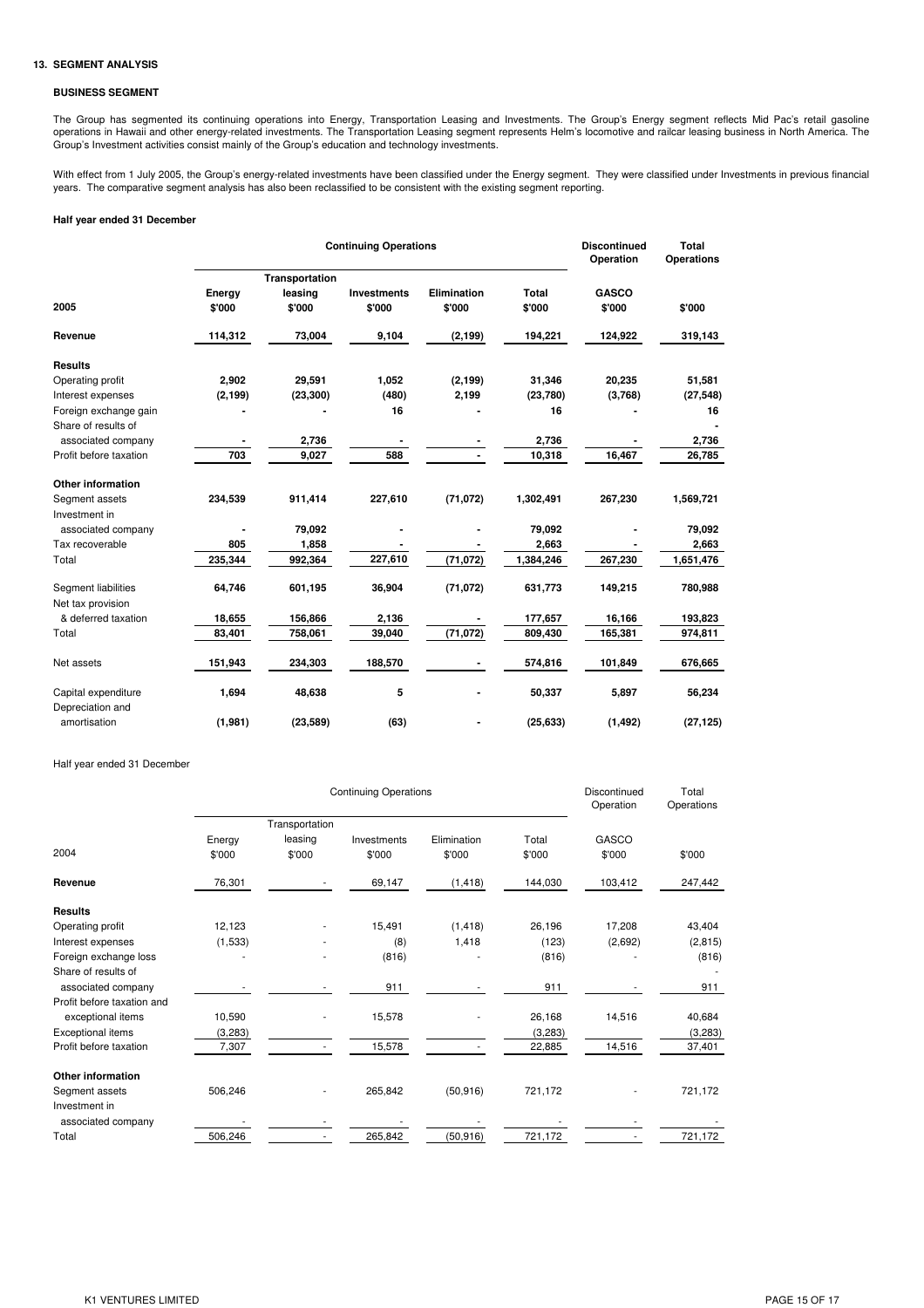| 21,732  |
|---------|
|         |
|         |
| 173,581 |
| 547,591 |
| 5,211   |
|         |
| (5,683) |
|         |
| (4,050) |
|         |

### **GEOGRAPHICAL SEGMENT**

The Group's two business segments operate in three main geographical areas. The operating activities and investment activities are predominately in the USA. There are also investment activities in Hong Kong. Singapore is the home country of the Company and its assets are mainly cash and cash equivalents.

Segment revenue is based on geographical location of its customers or, in the case of revenue from investments, the source of its investments income. Segment assets and capital expenditure are analyzed based on the location of the assets generating the income.

Half year ended 31 December

| Hall your chaca of Boochibor  |           |            |                  |        |           |
|-------------------------------|-----------|------------|------------------|--------|-----------|
|                               |           |            | China/           |        |           |
|                               | Singapore | <b>USA</b> | <b>Hong Kong</b> | Others | Total     |
| 2005                          | \$'000    | \$'000     | \$'000           | \$'000 | \$'000    |
| <b>Continuing operations</b>  |           |            |                  |        |           |
| <b>External sales</b>         | 6,542     | 187,664    | 15               |        | 194,221   |
| Segment assets                | 17,373    | 1,276,763  | 2,368            | 5,987  | 1,302,491 |
| Capital expenditure           |           | 50,337     |                  |        | 50,337    |
| <b>Discontinued operation</b> |           |            |                  |        |           |
| <b>External sales</b>         |           | 124,922    |                  | ۰      | 124,922   |
| Segment assets                |           | 267,230    |                  |        | 267,230   |
| Capital expenditure           |           | 5,897      |                  |        | 5,897     |
| Half year ended 31 December   |           |            |                  |        |           |
|                               |           |            | China/           |        |           |
|                               | Singapore | <b>USA</b> | Hong Kong        | Others | Total     |
| 2004                          | \$'000    | \$'000     | \$'000           | \$'000 | \$'000    |
| <b>Continuing operations</b>  |           |            |                  |        |           |
| <b>External sales</b>         | 285       | 143,735    | 10               |        | 144,030   |
| Segment assets                | 8,966     | 702,335    | 1,962            | 7,909  | 721,172   |
| Capital expenditure           | 316       | 4,895      |                  |        | 5,211     |
| <b>Discontinued operation</b> |           |            |                  |        |           |
| <b>External sales</b>         |           | 103,412    |                  |        | 103,412   |

## **14. REVIEW OF SEGMENT PERFORMANCE**

Not applicable.